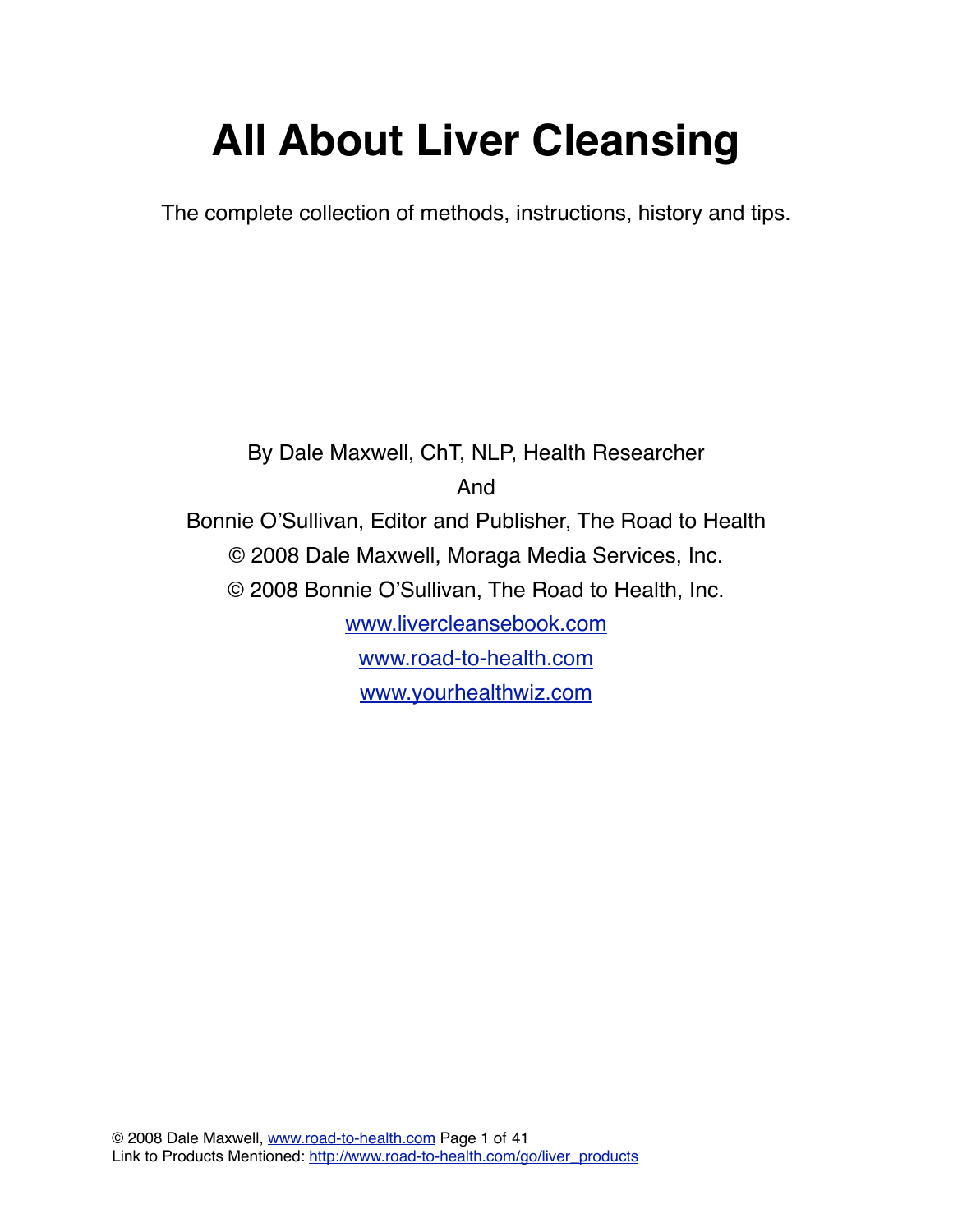Table of Contents

| <b>Preface and Overview Instruction</b>                                                            | 5  |
|----------------------------------------------------------------------------------------------------|----|
| What Causes The Liver To Need Cleansing and                                                        | 5  |
| what you can do to reduce the load and stay healthy:                                               | 5  |
| <b>Liver Cleansing Options</b>                                                                     | 6  |
| <b>Kelley Liver Cleanse</b>                                                                        | 6  |
| <b>Liver Congestion</b>                                                                            | 6  |
| <b>The Liver-Gallbladder Flush</b>                                                                 | 6  |
| <b>Helpful Hints</b>                                                                               | 9  |
| <b>Fasting</b>                                                                                     | 10 |
| Dr. Hulda Clark's Liver Flush                                                                      | 11 |
| <b>Preparation</b>                                                                                 | 12 |
| <b>Ingredients</b>                                                                                 | 12 |
| <b>CONGRATULATIONS</b>                                                                             | 15 |
| <b>Jim Foley Liver Cleanse</b>                                                                     | 16 |
| <b>Detoxification</b>                                                                              | 16 |
| Coffee Enemas Instant relief from toxic discomfort<br>(headache, disorientation, nausea and more). | 18 |
| Enemas:                                                                                            | 18 |
| <b>How To Make A Coffee Enema</b>                                                                  | 19 |
| <b>How To Take A Coffee Enema</b>                                                                  | 19 |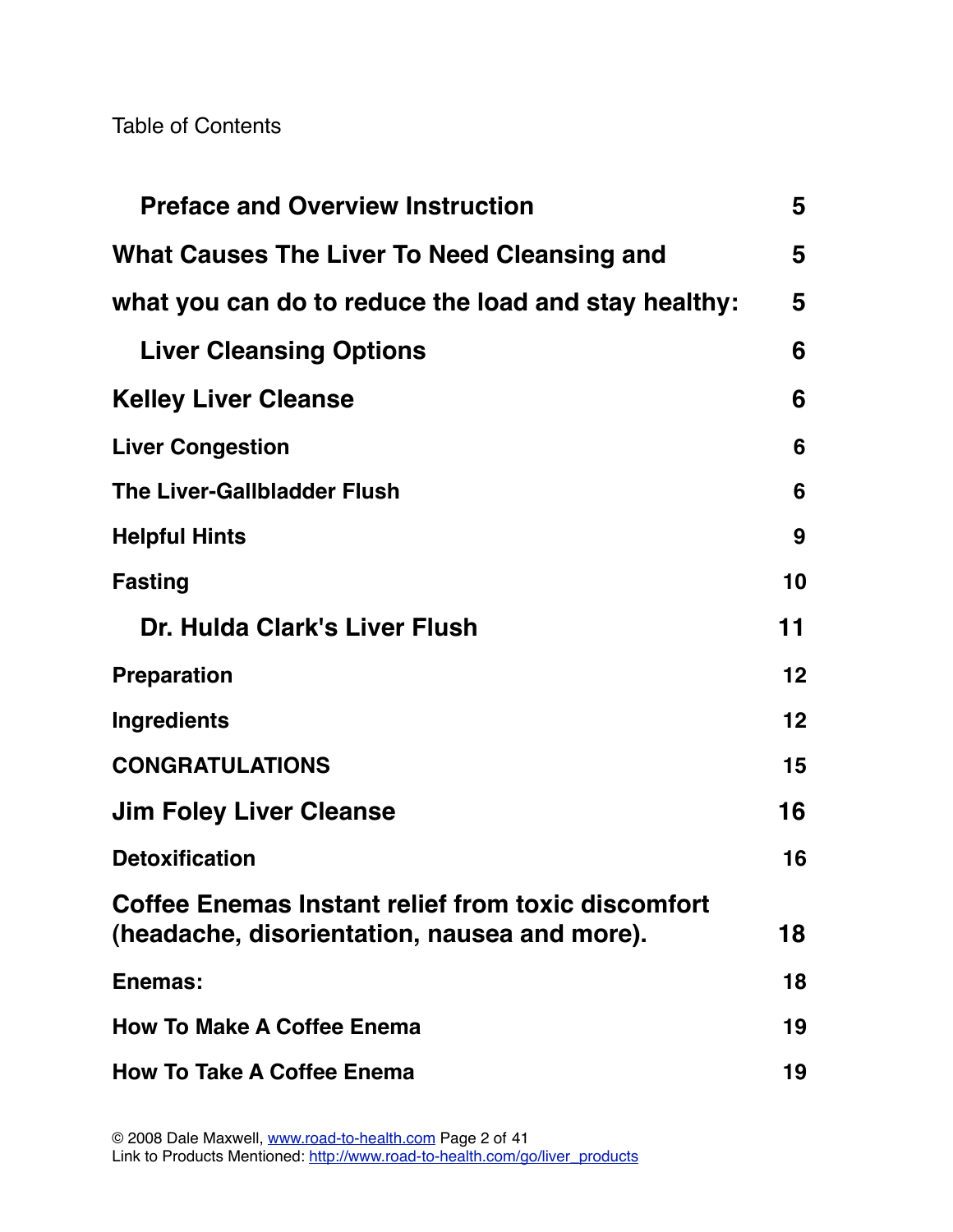| <b>Intestinal Obstruction</b>                                                          | 22  |
|----------------------------------------------------------------------------------------|-----|
| <b>Healing Cancer by Healing the Liver</b>                                             | 23  |
| "Heal Your Liver and Return to Health"                                                 | 24  |
| <b>Signs of LIVER PROBLEMS</b>                                                         | 24  |
| Jim's Liver Cleanse, A powerful, Herbal Liver Cleanser                                 | -25 |
| Questions and Answers About Cancer Patients and Jim's<br><b>Liver Cleanse Capsules</b> | 25  |
| Questions and Answers About Jim's Liver Cleanse<br><b>Capsules</b>                     | 26  |
| <b>Testimonials by People Who Took Jim's Liver Cleanse</b><br><b>Capsules</b>          | 28  |
| <b>Colonics</b>                                                                        | 29  |
| <b>Washing Away Wastes</b>                                                             | 32  |
| <b>Aftermath</b>                                                                       | 33  |
| <b>Fatty Liver</b>                                                                     | 35  |
| <b>Causes</b>                                                                          | 35  |
| <b>Metabolic</b>                                                                       | 35  |
| <b>Nutritional</b>                                                                     | 35  |
| <b>Drugs and toxins</b>                                                                | 35  |
| <b>Other</b>                                                                           | 35  |
| <b>Pathology</b>                                                                       | 36  |
| <b>Mechanism leading to hepatic steatosis:</b>                                         | 36  |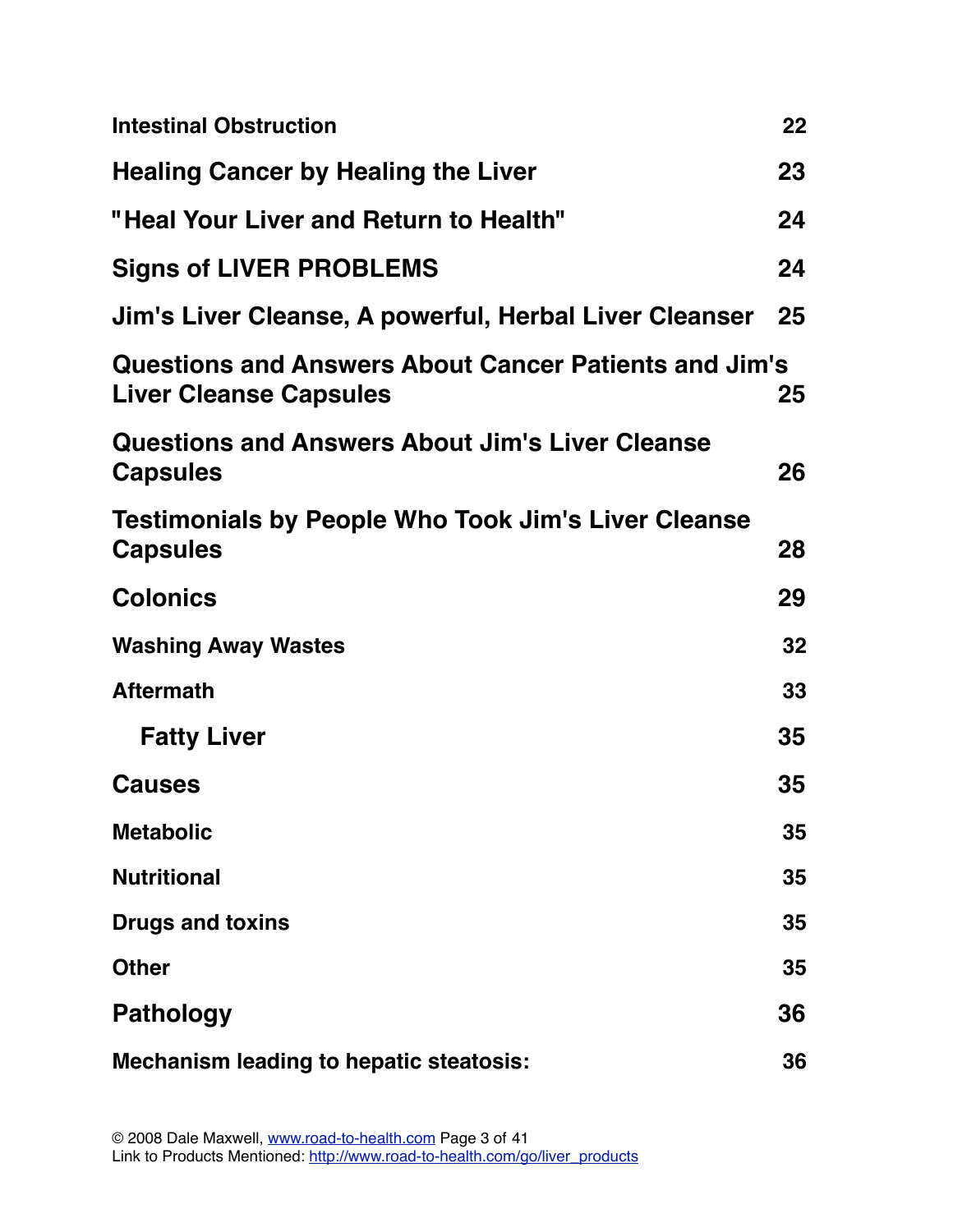| <b>Diagnosis</b>                | 38 |
|---------------------------------|----|
| <b>Treatment and Prevention</b> | 39 |
| <b>Complication</b>             | 39 |
| Epidemiology                    | 39 |
| <b>References</b>               | 39 |
| <b>Support Products</b>         | 41 |
|                                 |    |

**[Additional Information Products to assist you in your mastery of your](#page-40-1)  [good health:](#page-40-1) 41**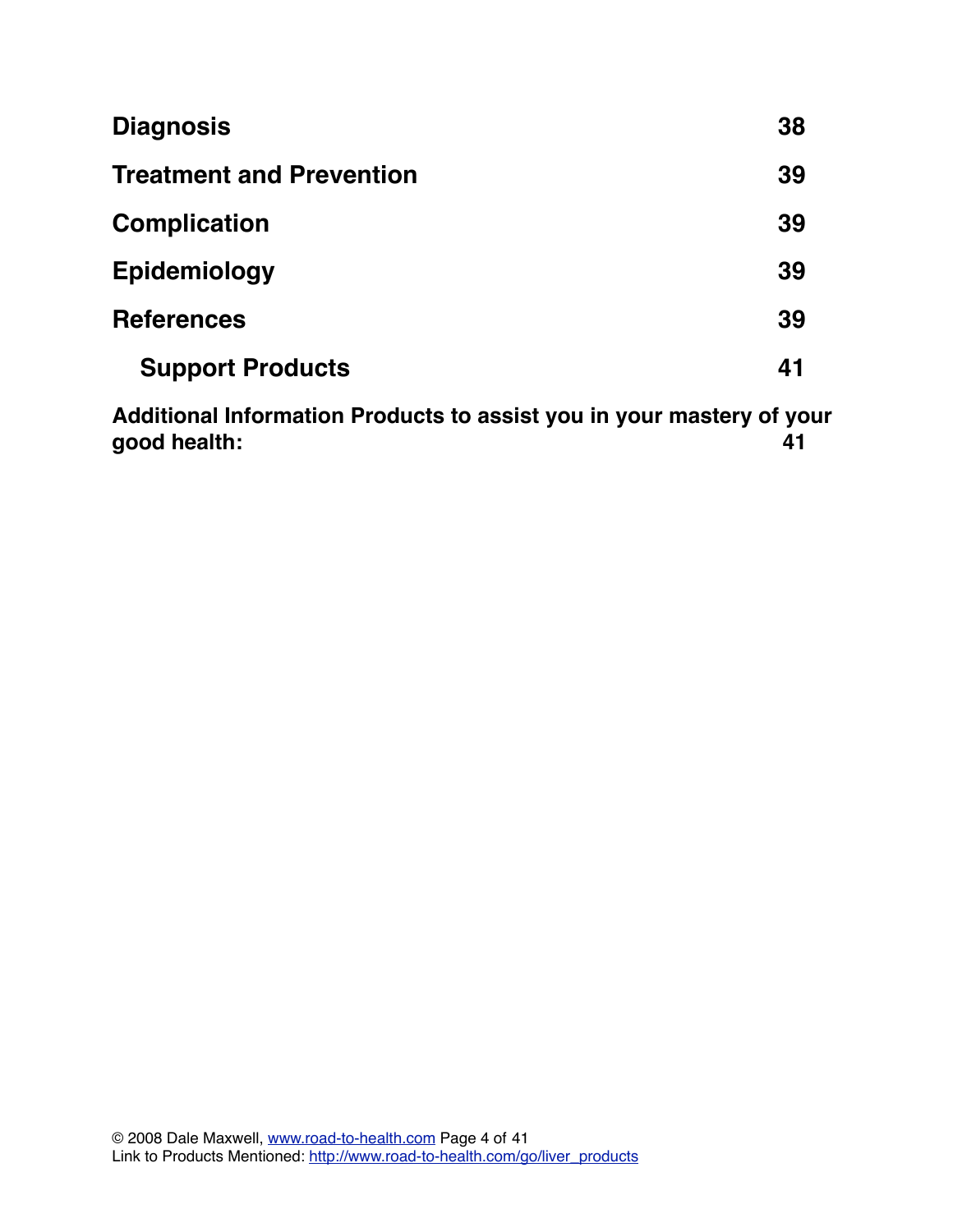# <span id="page-4-1"></span><span id="page-4-0"></span>**Preface and Overview Instruction What Causes The Liver To Need Cleansing and what you can do to reduce the load and stay healthy:**

- <span id="page-4-2"></span>• Avoid food additives
- Avoid preservatives
- Avoid prescribed and over-the-counter pharmaceuticals
- Achieve complete digestion
- Eat smaller meals
- Avoid alcohol
- Avoid chemical hazards
- Walk 30 minutes every day
- Drink only distilled water

Here is a photo of some stones that came from one man's second cleanse...

More details on our blog:

<http://road-to-health.com/wordpress/testimonials/liver-cleanse-success.html>

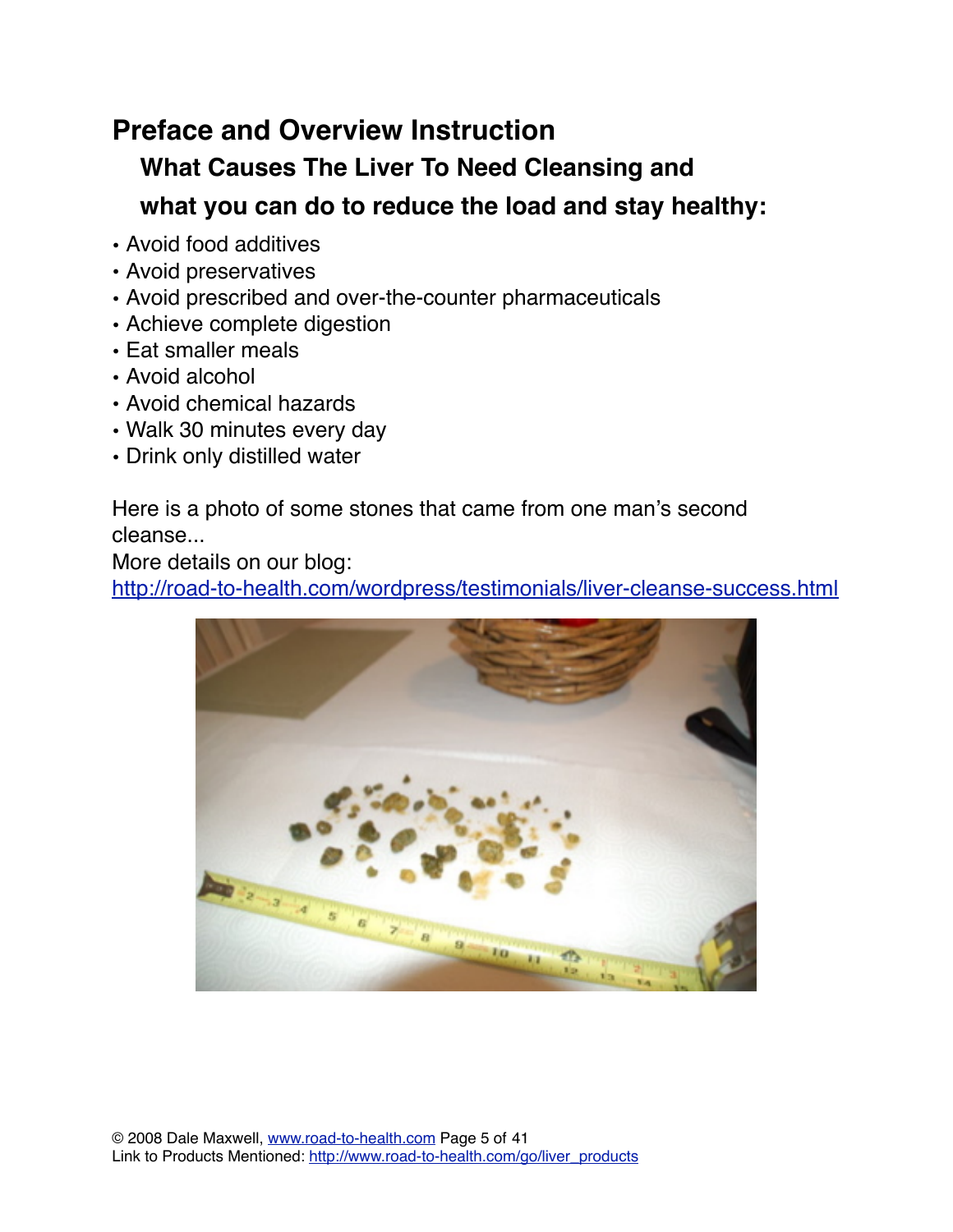# <span id="page-5-1"></span><span id="page-5-0"></span>**Liver Cleansing Options Kelley Liver Cleanse**

The Liver-Gallbladder Flush, By Dr. William Donald Kelley, DDS

#### <span id="page-5-2"></span>**Liver Congestion**

Many people living in our society today, even those in their teens, fail to have free, unobstructed flow of bile from the liver and gall bladder in response to food entering the small intestine. Eating refined or processed foods, eating fresh food which is mineral deficient because it is grown on depleted or chemically treated soil, lack of regular vigorous exercise, stress, multiple distractions during meals, and many other unnatural aspects of our lifestyle have combined to alter the chemistry of bile so that formation of solid particles from bile components is a commonplace occurrence among Americans. These solid particles remain in the gall bladder or the base of the liver for many years and become progressively harder, sometimes calcifying into "gallstones." Long before this occurs, however, metabolic problems are under way. When a significant number of solid bile particles accumulate, the free flow of the gallbladder is diminished, causing progressive stagnation and congestion of the liver. The body begins to suffer the effects of poor assimilation of fat-soluble nutrients, which may play a role in the development of eczema, psoriasis, dry skin, falling hair, tendonitis, night blindness, accumulation of calcium in tissues, and sometimes prostate enlargement in men. Hemorrhoids due to blockage of the portal vein draining the liver are often the result of this congestion.

#### <span id="page-5-3"></span>**The Liver-Gallbladder Flush**

The importance of cleansing the debris from the liver and gall bladder, thus keeping the bile free flowing, cannot be overemphasized. This can be effectively accomplished by doing the Liver-Gall Bladder Flush (a form of which at one time was widely used at the world famous Lahey Clinic in Boston, MA), which is necessary even if one has had their gall bladder removed. The four basic active principles in this procedure are:

Apple juice (high in malic acid) or ortho-phosphoric acid, which acts as a solvent in the bile to weaken adhesions between solid globules.

Epsom salt (magnesium sulfate), taken by mouth and enema, which allows magnesium to be absorbed into the bloodstream, relaxing smooth muscles.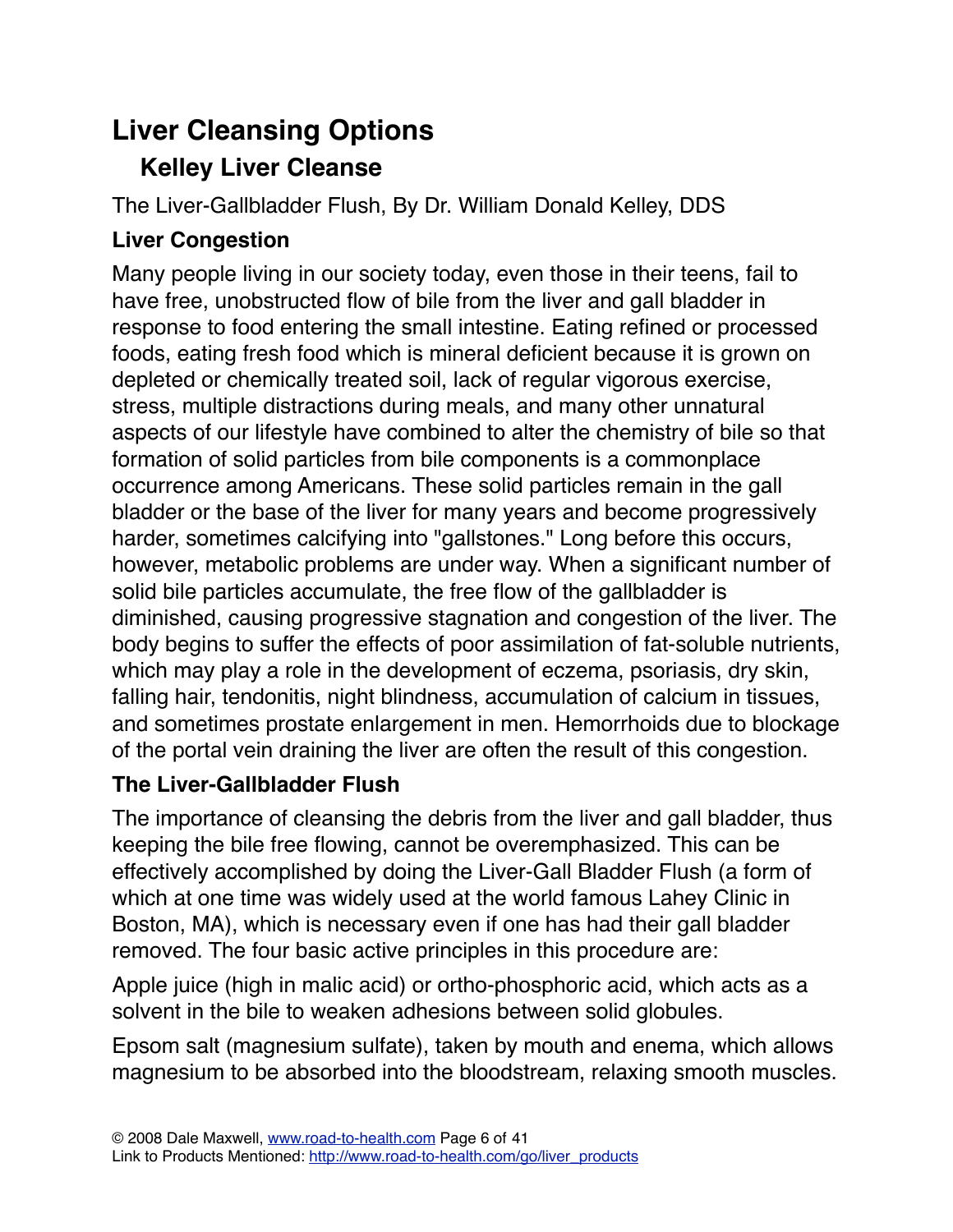Large solid particles which otherwise might create spasms are able to pass through a relaxed bile duct.

Olive oil, unrefined, which stimulates the gall bladder and bile duct to contract powerfully, thus expelling solid particles kept in storage for years.

Coffee enemas, which consist of a coffee solution retained in the colon. They activate the liver to secrete its waste into the bile, enhancing bile flow and further relaxing the bile duct muscle.

The Liver-Gall Bladder Flush is one of the most important procedures for persons over 15 years of age. If one is above 15 years of age and his or her physician gives approval, he or she should do this the first week of Metabolic Medicine's Cancer Cure Program, and should, with his or her physician's approval, repeat it every 2 months. The steps in doing this are not difficult and are as follows:

For 5 days prior to the "Flush," consume as much apple juice or cider as the appetite permits, in addition to regular meals. You may add a total of 60 drops of Formula HRT (Phosfood Liquid Phosfood Buy Link or Super Phos 30) to the apple juice or cider each day. Nutritional supplements should also be taken during this time. The first preference for juice would be freshly juiced organic apples, and secondly, apple juice or cider (unsweetened and preferably organic if possible) purchased either from the health food or grocery store. A person should be sure to read the labels carefully and obtain a juice that has no additives whatsoever.

If one is a severe hypoglycemic, is diabetic, or has difficulty tolerating the juice or cider, he or she may take 20 drops of HRT (Phosfood Liquid Phosfood Buy Link or Super Phos 30) with each meal (60 drops daily) in distilled water or some type of juice other than apple. Due to the high acidity, it is wise that one brush his teeth or rinse out his mouth with Milk of Magnesia or baking soda solution after taking the ortho-phosphoric acid.)

At noon on the sixth day, one should eat a normal lunch and take the Metabolic Formulas scheduled for that time.

Two hours after lunch, 1 or 2 tablespoons of Epsom salt (magnesium sulfate) dissolved in 1 to 3 ounces of warm mineral water, distilled water should be taken. The taste may be objectionable to some. If so, the mixture can be followed by a little citrus juice if desired (freshly squeezed if possible).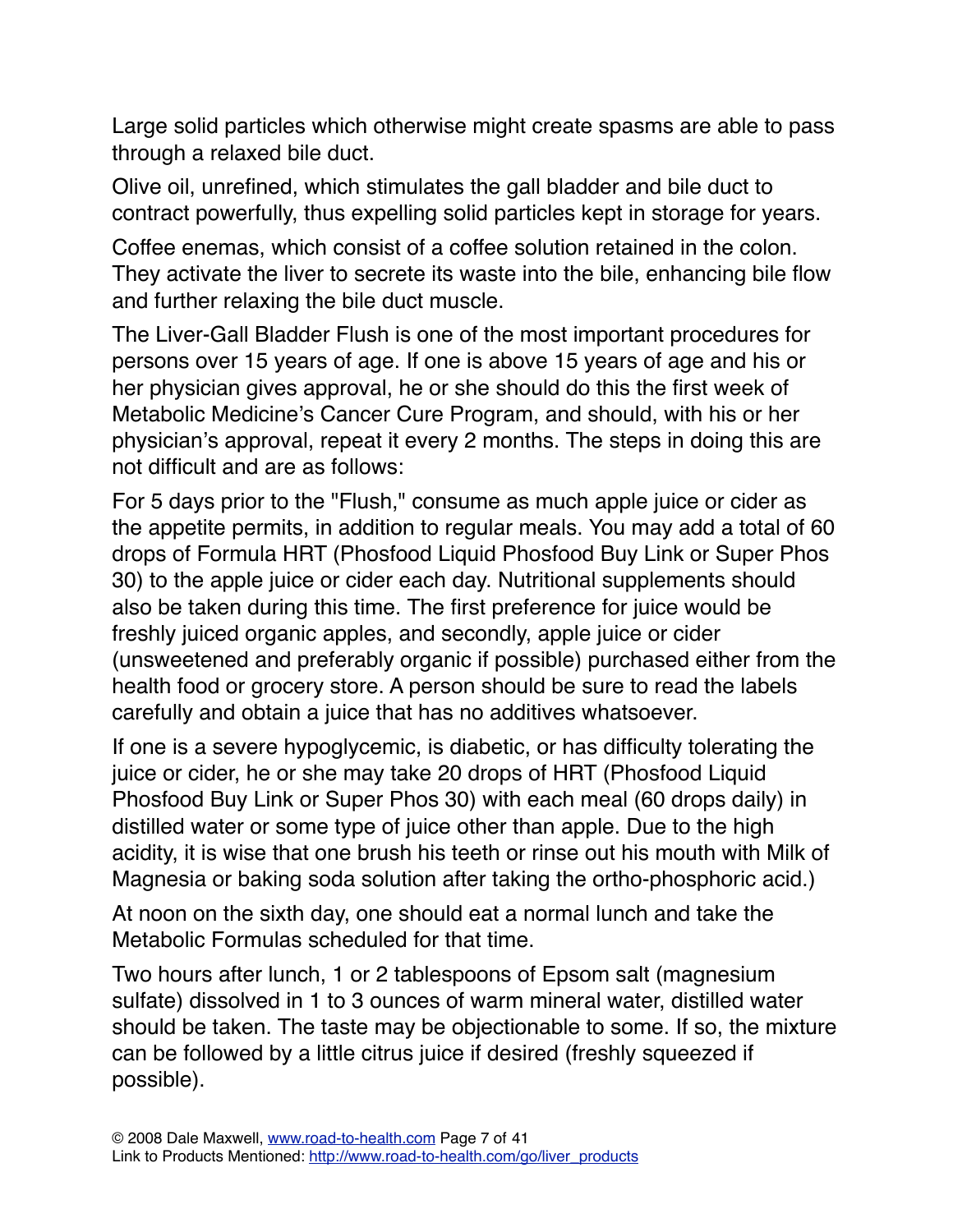Four hours after lunch, one should take a 1-quart coffee enema with onefourth (1/4) cup of Epsom salt dissolved in it. This should be retained for 15 minutes and expelled. The coffee should be made as strong as one can tolerate but no stronger than 6 tablespoons of ground coffee per quart of water.

Five hours after lunch take 1 tablespoon of Epsom salt, dissolved as the previous dose (Step 3).

Six or seven hours after lunch, one may fast if desired. However, it is preferable to have a fresh fruit salad, using as many fresh fruits in season as possible. Use heavy, unpasteurized whipping cream as a dressing on the salad, whipped with a little raw (unheated) honey if desired. One can eat as much as desired of the whipped-cream-covered salad. If fresh fruit is unavailable, frozen berries such as strawberries, blueberries, boysenberries, blackberries, raspberries, etc. can be used. These should also be covered with whipped cream and a large portion eaten. Take citrus fruit or juice after the cream and fruit meal, if desired. For those who are hypoglycemic, the cream should balance the fruit. However, each hypoglycemic should adjust the amount of salad eaten to his individual tolerance.

At bedtime, there can be 1 of 3 choices (Note: Olive oil stimulates the gall bladder and bile duct to contract powerfully, thus expelling solid particles kept in storage for years. All juice should be freshly squeezed if possible):

Take one-half (1/2) cup of unrefined olive oil or 6 tablespoons of Formula F followed by a small amount of orange, grapefruit, or lemon juice if the oil taste is objectionable.

Take one-half (1/2) cup of unrefined olive oil or 6 tablespoons of Formula F blended with one-half (1/2) cup of orange, grapefruit, or diluted lemon juice.

Take 4 tablespoons of unrefined olive oil or 4 tablespoons of Formula F followed by 1 tablespoon of citrus juice every 30 minutes until 6 ounces of oil have been consumed. This choice is preferable for those who are unusually weak or who have had gall bladder problems in the past. It has been found helpful to rinse the mouth with an alcohol base drink like Sherry to cut out the residue of the oil taste. If an alcohol base drink is unobtainable, try a natural carbonated drink, or club soda. (Do not swallow the alcohol drink or the carbonated drink.) (Note: If one should vomit during the consumption of the oil and juice, the procedure should be continued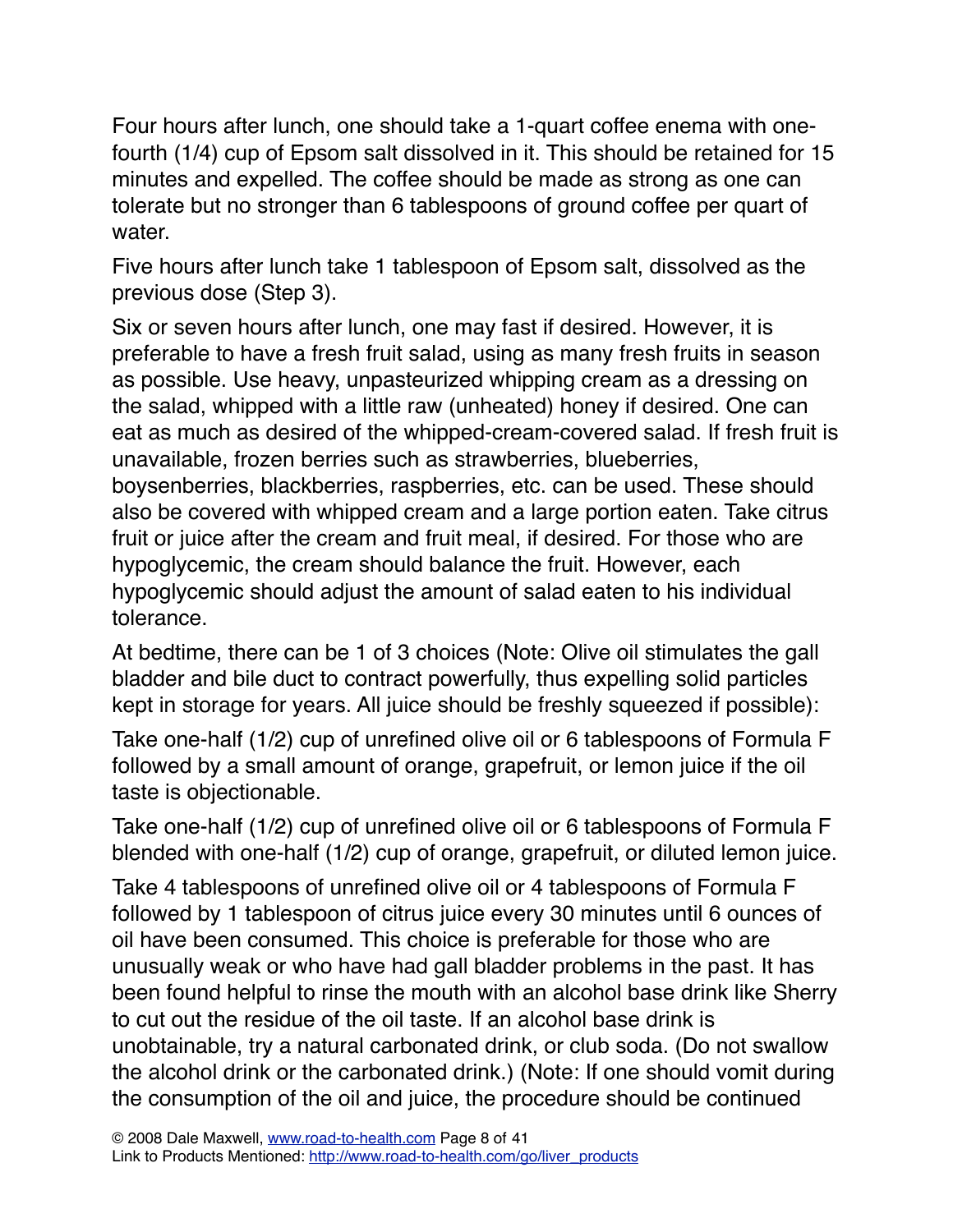until it is finished. It is not necessary to make up for the amount that was vomited. Nausea felt during this process usually indicates stimulation of the gall bladder and/or liver.)

Immediately upon finishing the oil and juice (or while taking it), one should go to bed and lie on the right side with the right knee drawn up toward the chin for 30 minutes before going to sleep. This encourages the oil to drain from the stomach, helping contents of the gall bladder and/or liver to move into the small intestine.

If one feels quite ill during the night, another strong coffee enema with onefourth (1/4) cup of Epsom salt dissolved in it may be taken.

If there is a strong feeling of nausea the following morning, one should try to remain in bed until it subsides somewhat. Vomiting should not be forced.

Upon arising, one must take another strong coffee enema with Epsom salt in it or, 1 hour before breakfast, take 1 tablespoon of Epsom salt dissolved in 1 to 3 ounces of warm mineral water, distilled water.

If one continues to feel nauseous or very sore in the upper abdomen even after the enema, a light diet of sprouts, fruit (raw or steamed), yogurt or kefir, and freshly extracted vegetable juices (especially with beet greens in them) should be resumed. If one finds that the Metabolic Formulas cause discomfort immediately after the flush, they may be omitted for three days.

#### <span id="page-8-0"></span>**Helpful Hints**

Taking one hydrochloric acid tablet at bedtime will help reduce any nausea during the night.

If you have a tendency to get nauseated from the oil, take 2 tablespoons of Aloe Vera juice after your doses of oil and citrus juice.

Placing a hot water bottle over the liver area (under the right ribcage) during the night also helps relieve nausea.

Note: One should not be frightened by the above references to nausea, vomiting, soreness of the abdomen, etc. Chances are that the symptoms won't be severe enough to cause vomiting or soreness of the abdomen, as this happens only very rarely. Many people complete this procedure with minimal discomfort, and nearly everyone feels much better after completing it. Flushing the liver and gall bladder in the manner described (if the gall bladder is present) stimulates and cleans these organs as no other process does.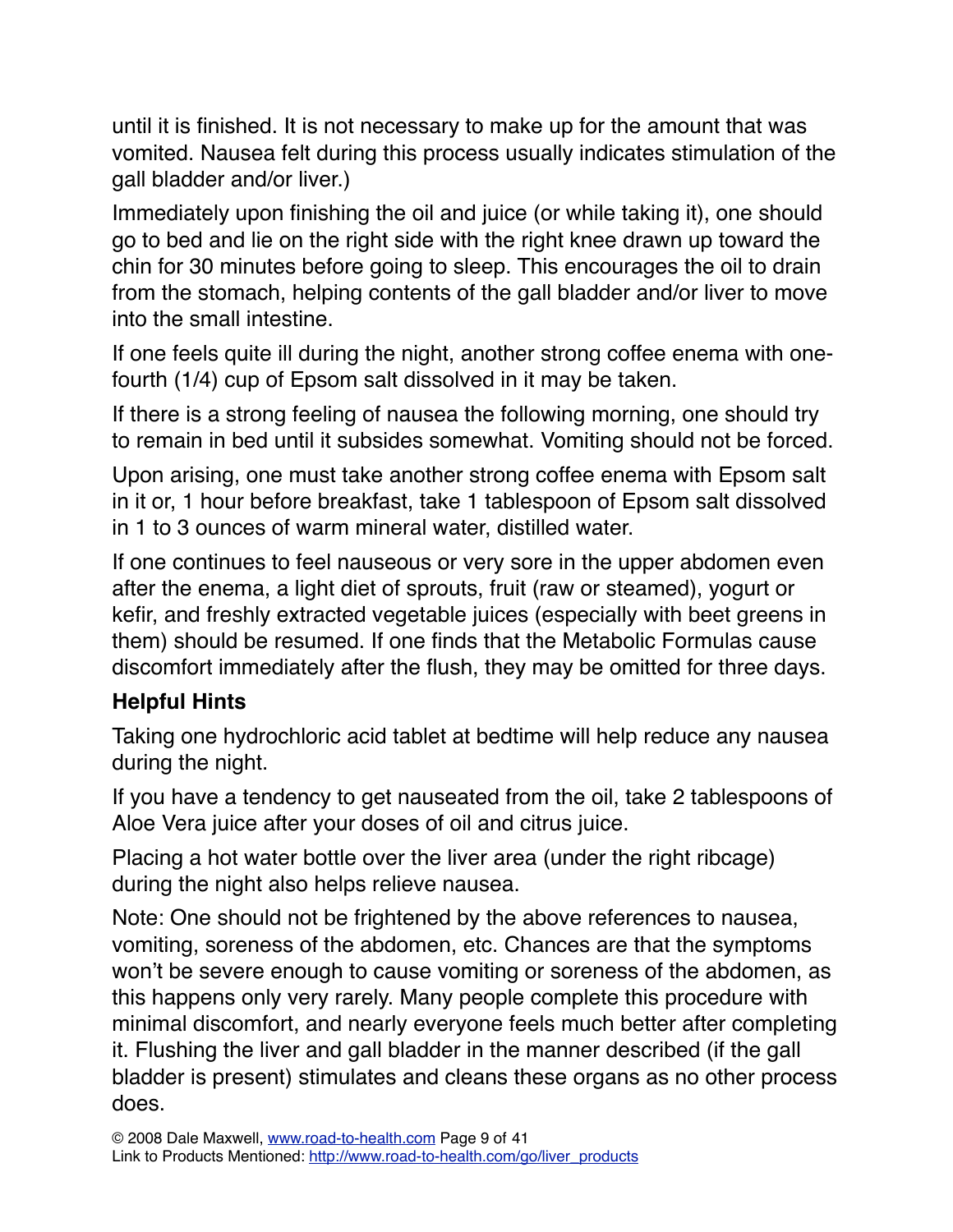Oftentimes, persons suffering for years from gallstones, lack of appetite, biliousness, backaches, nausea, and a host of other complaints will find gallstone-type objects in the stool the day following the flush. These objects are light to dark green in color, very irregular in shape, gelatinous in texture, and of sizes varying from "grape seed" size to "cherry" size. If there seems to be a large number of these objects in the stool, the flush should be repeated in 2 weeks.

#### <span id="page-9-0"></span>**Fasting**

After The Liver-Gall Bladder Flush a fast may be started. The fast should last one or two days. We are now giving the body a rest and an opportunity to cleanse itself of much waste on the individual cell level. Each day of the fast one quart of fresh carrot juice and one pint of celery juice should be taken, along with all the distilled water desired. It is best to dilute the fresh juice with equal parts distilled water to lower the sugar content.

It is important to remember that unless sufficient fluids are taken the poisons become concentrated and are not eliminated in the natural way.

From: One Answer to Cancer, By Dr. William Donald Kelley, DDS [www.oneanswertocancer.com](http://www.oneanswertocancer.com)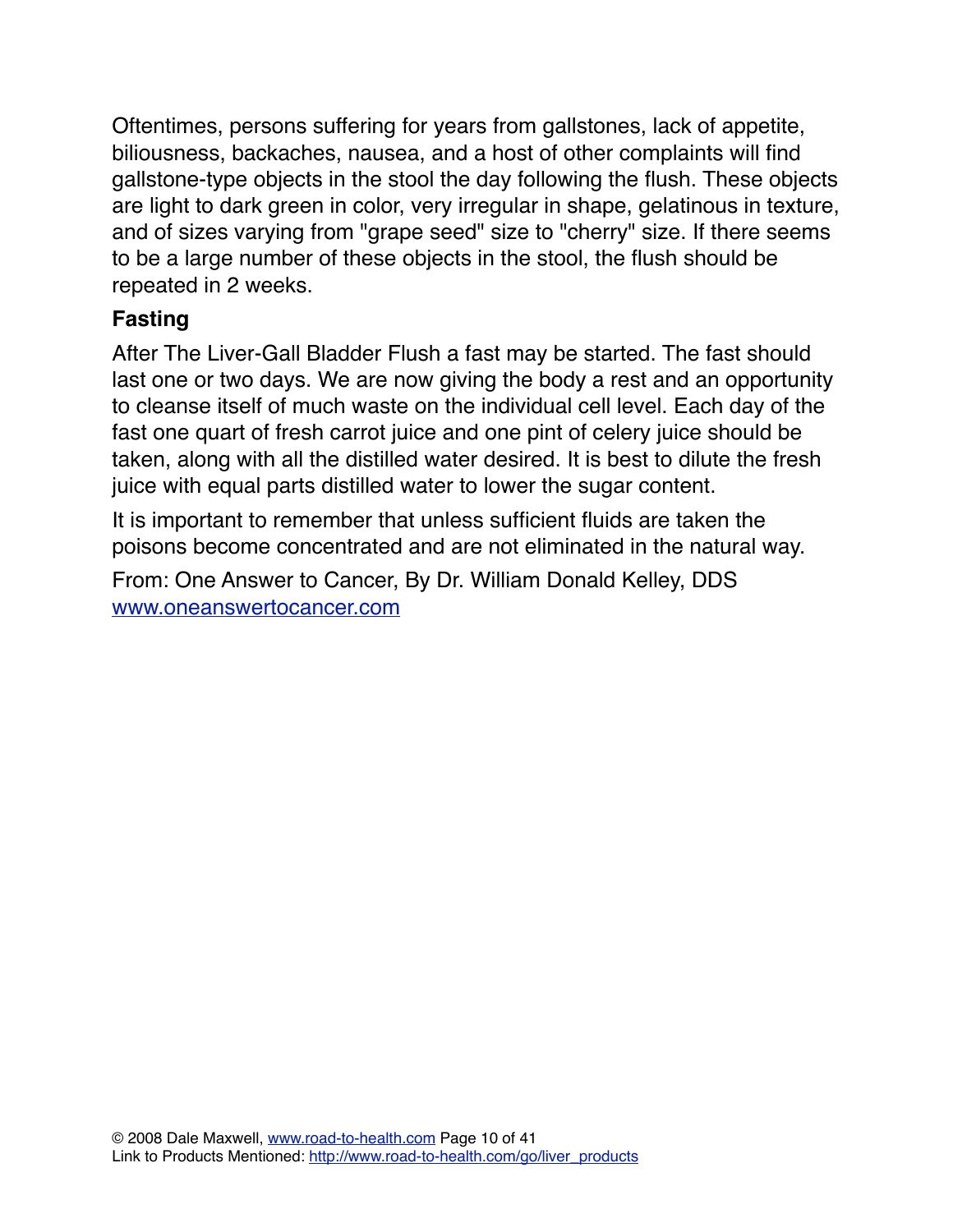# <span id="page-10-0"></span>**Dr. Hulda Clark's Liver Flush**

For more information about Dr. Hulda Clark go [here.](http://www.road-to-health.com/am/publish/cat_index_4.shtml)

For products go [here.](http://www.road-to-health.com/order.htm) For the liver flush you only need a bottle of ornithine (optional). However, Dr. Clark advises that it is necessary to accomplish the parasite cleanse BEFORE the liver flush, and if possible the kidney cleanse also for best detoxification.

NOTICE: Do not be disappointed if the stones you see are not large and you get no parasites out. Even if you only get a couple of dozen small stones out of your liver, you have achieved a great deal for your liver and your overall health.

Cleansing the liver of gallstones dramatically improves digestion, which is the basis of your whole health. You can expect your allergies to disappear, too, more with each cleanse you do! Incredibly, it also eliminates shoulder, upper arm, and upper back pain. You have more energy and an increased sense of well being.

Cleaning the liver bile ducts is the most powerful procedure that you can do to improve your body's health. But it should not be done before the parasite program, and for best results should follow the kidney cleanse.

It is the job of the liver to make bile, 1 to 1½ quarts in a day! The liver is full of tubes (biliary tubing) that deliver the bile to one large tube (the common bile duct). The gallbladder is attached to the common bile duct and acts as a storage reservoir. Eating fat or protein triggers the gallbladder to squeeze itself empty after about twenty minutes, and the stored bile finishes its trip down the common bile duct to the intestine.

For many persons, including children, the biliary tubing is choked with gallstones. Some develop allergies or hives but some have no symptoms. When the gallbladder is scanned or X-rayed nothing is seen. Typically, they are not in the gallbladder. Not only that, most are too small and not calcified, a prerequisite for visibility on X-ray. There are over half a dozen varieties of gallstones, most of which have cholesterol crystals in them. They can be black, red, white, green or tan colored. The green ones get their color from being coated with bile. Notice in the picture how many have imbedded unidentified objects. Are they fluke remains? Notice how many are shaped like corks with longitudinal grooves below the tops. We can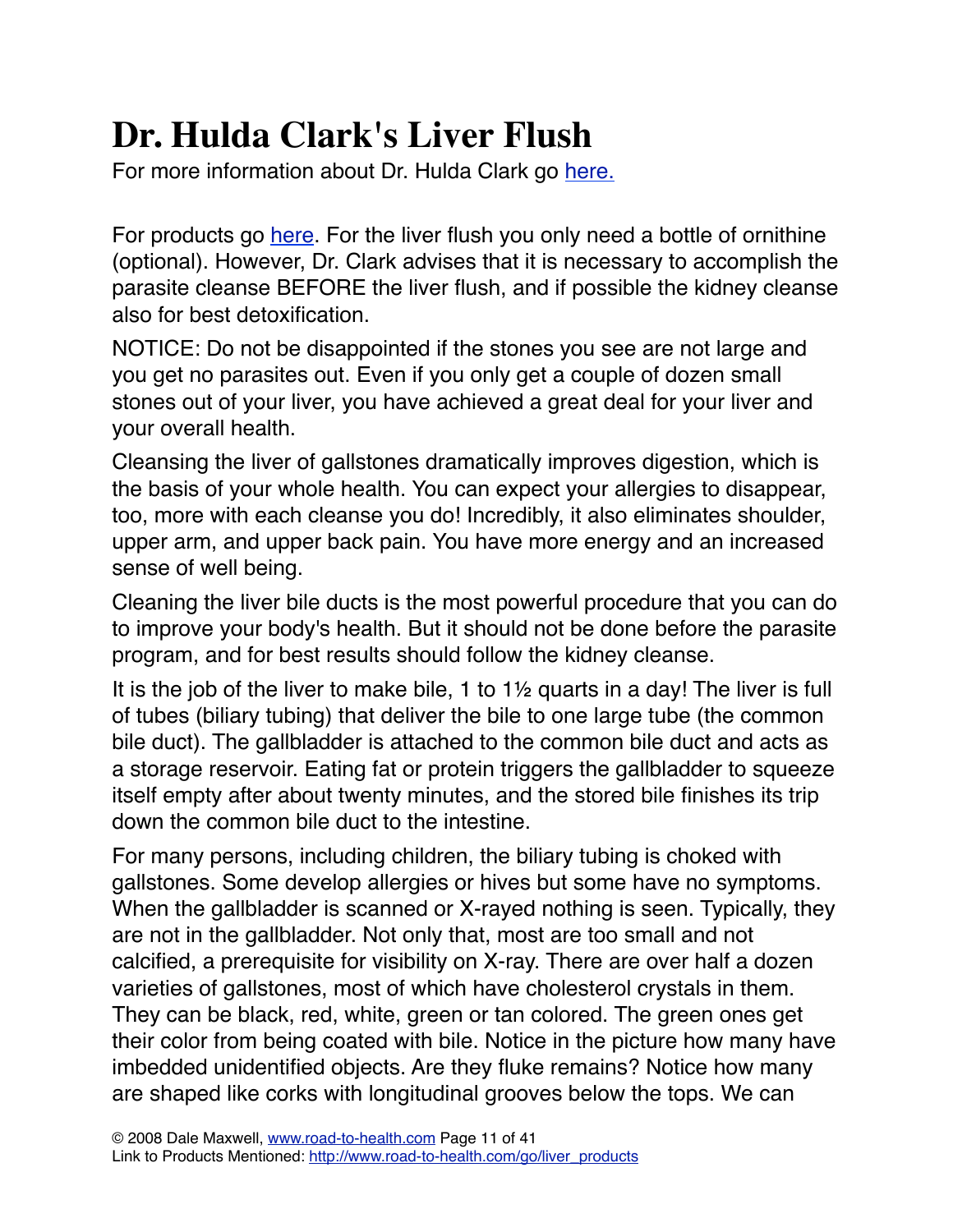visualize the blocked bile ducts from such shapes. Other stones are composites - made of many smaller ones - showing that they regrouped in the bile ducts some time after the last cleanse. At the very center of each stone is found a clump of bacteria, according to scientists, suggesting that a dead bit of parasite might have started the stone forming.

As the stones grow and become more numerous the back pressure on the liver causes it to make less bile. It is also thought to slow the flow of lymphatic fluid. Imagine the situation if your garden hose had marbles in it. Much less water would flow, which in turn would decrease the ability of the hose to squirt out the marbles. With gallstones, much less cholesterol leaves the body, and cholesterol levels may rise. Gallstones, being porous, can pick up all the bacteria, cysts viruses and parasites that are passing through the liver. In this way "nests" of infection are formed, forever supplying the body with fresh bacteria and parasite stages. No stomach infection such as ulcers or intestinal bloating can be cured permanently without removing these gallstones from the liver. For best results, ozonate the olive oil in this recipe to kill any parasite stages or viruses that may be released during the cleanse.

#### <span id="page-11-0"></span>**Preparation**

- You can't clean a liver with living parasites in it. You won't get many stones, and you will feel quite sick. [Zap](#page-40-0) daily the week before and complete the parasite killing program before attempting a liver cleanse. If you are on the maintenance parasite program, you are always ready to do the cleanse.
- Completing the kidney cleanse before cleansing the liver is also highly recommended. You want your kidneys, bladder and urinary tract in top working condition so they can efficiently remove any undesirable substances incidentally absorbed from the intestine as the bile is being excreted.

#### <span id="page-11-1"></span>**Ingredients**

- Epsom salts: 4 tablespoons
- Olive oil: half cup (light olive oil is easier to get down), and for best results, ozonate it for 20 minutes. Add 2 drops HCl.
- Fresh pink grapefruit: 1 large or 2 small, enough to squeeze 2/3 cup juice. Hot wash twice first and dry each time.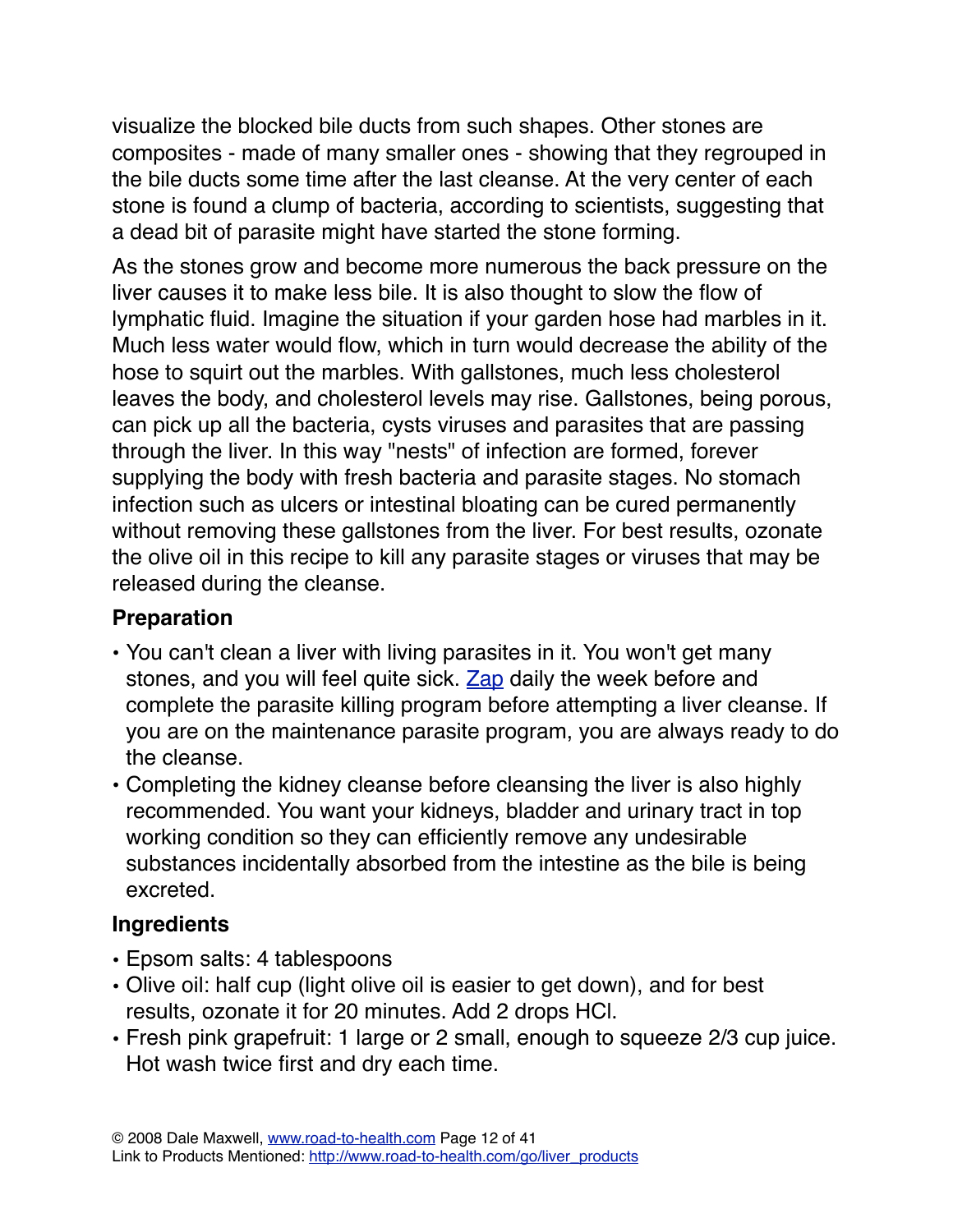- Ornithine: 4 to 8, to be sure you can sleep. Don't skip this or you may have the worst night of your life!
- Large plastic straw: to help drink potion.
- Pint jar with lid
- Black Walnut Tincture, any strength: 10 to 20 drops, to kill parasites coming from the liver. [\(If you are in the USA or Canada, freeze dried](#page-40-0)  [capsules are recommended.\)](#page-40-0)

Choose a day like Saturday for the cleanse, since you will be able to rest the next day. Take no medicines, vitamins or pills that you can do without; they could prevent success. Stop the parasite program and kidney herbs, too, the day before. Eat a no-fat breakfast and lunch such as cooked cereal, fruit, fruit juice, bread and preserves or honey (no butter or milk). This allows the bile to build up and develop pressure in the liver. Higher pressure pushes out more stones.

2:00 PM. Do not eat or drink after 2 o'clock. If you break this rule you could feel quite ill later. Get your Epsom salts ready. Mix 4 tbs. in 3 cups water and pour this into a jar. This makes four servings, ¾ cup each. Set the jar in the refrigerator to get ice cold (this is for convenience and taste only).

6:00 PM. Drink one serving (¾ cup) of the ice cold Epsom salts. If you did not prepare this ahead of time, mix 1 tbs. in <sup>3</sup>/4 cup water now. You may add 1/8 tsp. vitamin C powder to improve the taste. You may also drink a few mouthfuls of water afterwards or rinse your mouth. Get the olive oil (ozonated, if possible) and grapefruit out to warm up.

8:00 PM. Repeat by drinking another 34 cup of Epsom salts. You haven't eaten since two o'clock, but you won't feel hungry. Get your bedtime chores done. The timing is critical for success.

9:45 PM. Pour ½ cup (measured) olive oil into the pint jar. Add 2 drops HCl to sterilize. Wash grapefruit twice in hot water and dry; squeeze by hand into the measuring cup. Remove pulp with fork. You should have at least ½ cup, more (up to ¾ cup) is best. You may use part lemonade. Add this to the olive oil. Also add Black Walnut Tincture. Close the jar tightly with the lid and shake hard until watery (only fresh grapefruit juice does this).

Now visit the bathroom one or more time, even if it makes you late for your ten o'clock drink. Don't be more than 15 minutes late. You will get fewer stones.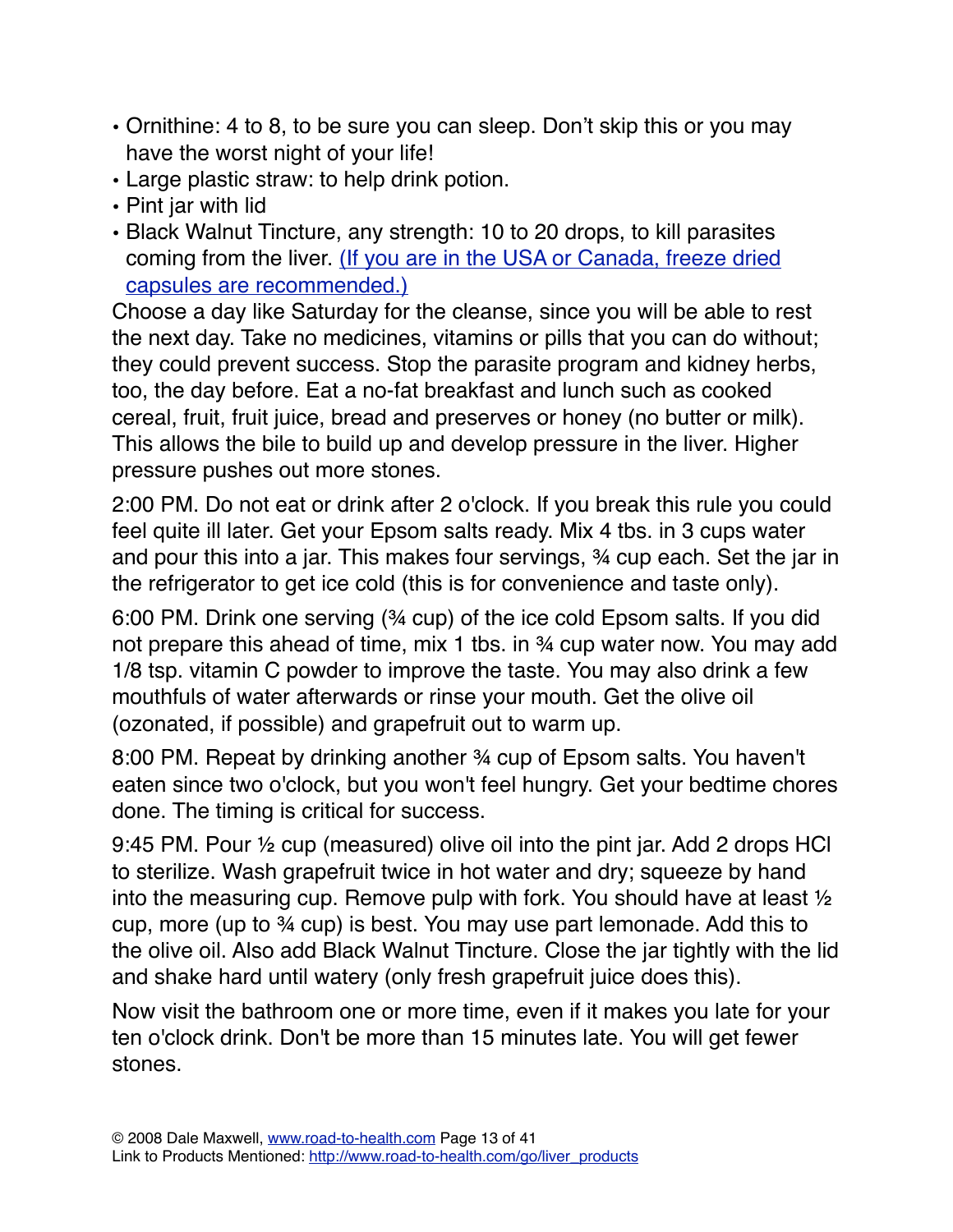10:00 PM. Drink the potion you have mixed. Take 4 ornithine capsules with the first sips to make sure you will sleep through the night. Take 8 if you already suffer from insomnia. Drinking through a large plastic straw helps it go down easier. You may use oil and vinegar salad dressing, or straight honey to chase it down between sips. Have these ready in a tablespoon on the kitchen counter. Take it all to your bedside if you want, but drink it standing up. Get it down within 5 minutes (fifteen minutes for very elderly or weak persons).

Lie down immediately. You might fail to get stones out if you don't. The sooner you lie down the more stones you will get out. Be ready for bed ahead of time. Don't clean up the kitchen. As soon as the drink is down walk to your bed and lie down flat on your back with your head up high on the pillow. Try to think about what is happening in the liver. Try to keep perfectly still for at least 20 minutes. You may feel a train of stones traveling along the bile ducts like marbles. There is no pain because the bile duct valves are open (thank you Epsom salts!). Go to sleep, you may fail to get stones out if you don't.

Next morning. Upon awakening take your third dose of Epsom salts. If you have indigestion or nausea wait until it is gone before drinking the Epsom salts. You may go back to bed. Don't take this potion before 6:00 am.

2 Hours Later. Take your fourth (the last) dose of Epsom salts. You may go back to bed again.

After 2 More Hours you may eat. Start with fruit juice. Half an hour later eat fruit. One hour later you may eat regular food but keep it light. By supper you should feel recovered.

How well did you do? Expect diarrhea in the morning. Use a flashlight to look for gallstones in the toilet with the bowel movement. Look for the green kind since this is proof that they are genuine gallstones, not food residue. Only bile from the liver is pea green. The bowel movement sinks but gallstones float because of the cholesterol inside. Count them all roughly, whether tan or green. You will need to total 2000 stones before the liver is clean enough to rid you of allergies or bursitis or upper back pains permanently. The first cleanse may rid you of them for a few days, but as the stones from the rear travel forward, they give you the same symptoms again. You may repeat cleanses at two week intervals. Never cleanse when you are [acutely] ill.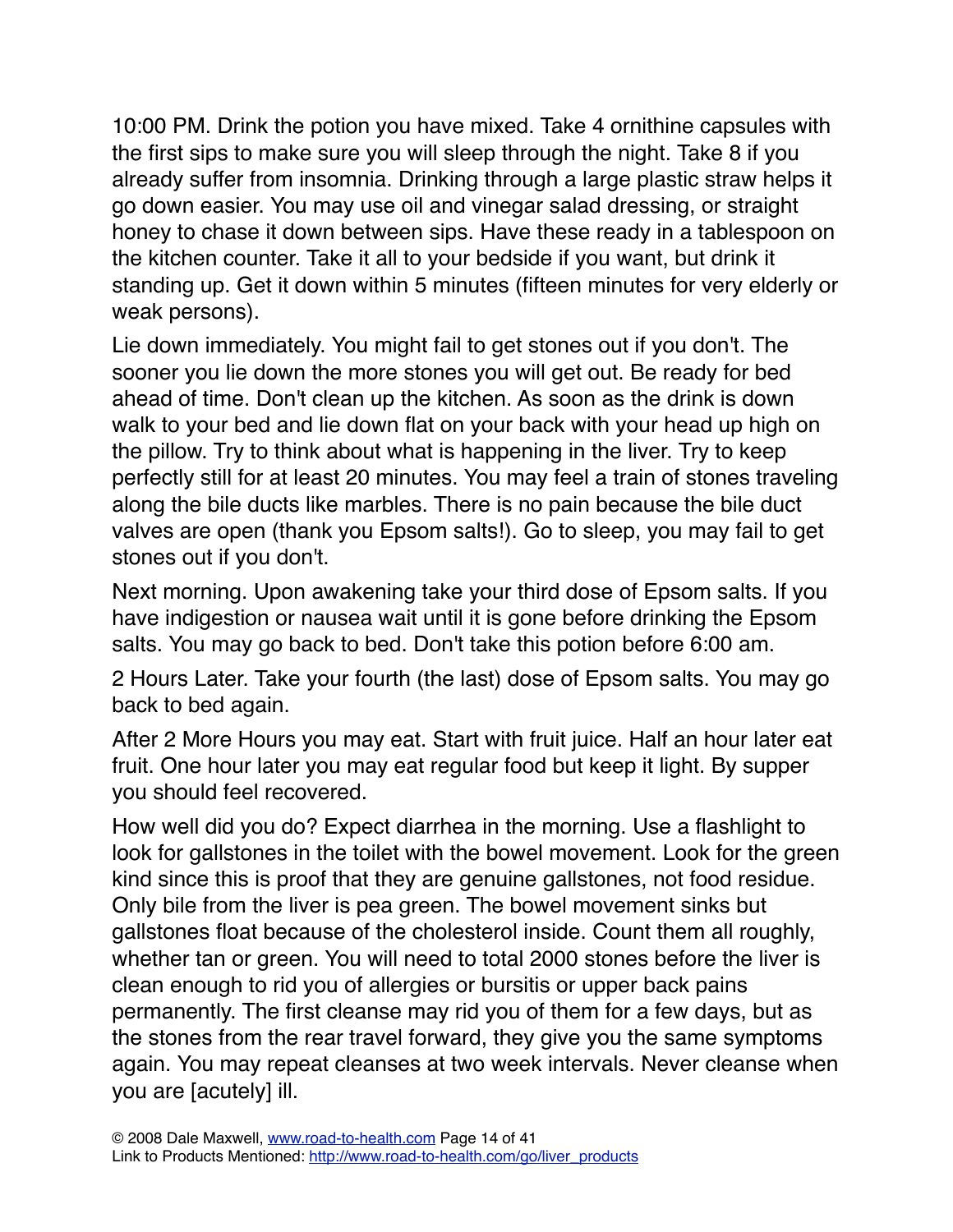Sometimes the bile ducts are full of cholesterol crystals that did not form into round stones. They appear as a "chaff" floating on top of the toilet bowl water. It may be tan colored, harboring millions of tiny white crystals. Cleansing this chaff is just as important as purging stones.

How safe is the liver cleanse? It is very safe. My opinion is based on over 500 cases, including many persons in their seventies and eighties. None went to the hospital; none even reported pain. However it can make you feel quite ill for one or two days afterwards, although in every one of these cases the maintenance parasite program had been neglected. This is why the instructions direct you to complete the parasite and kidney cleanse programs first.

#### <span id="page-14-0"></span>**CONGRATULATIONS**

You have taken out your gallstones without surgery! I like to think I have perfected this recipe, but I certainly cannot take credit for its origin. It was invented hundreds, if not thousands, of years ago, THANK YOU, HERBALISTS!

This procedure contradicts many modern medical viewpoints. Gallstones are thought to be formed in the gallbladder, not the liver. They are thought to be few, not thousands. They are not linked to pains other than gallbladder attacks. It is easy to understand why this is thought: by the time you have acute pain attacks, some stones are in the gallbladder, are big enough and sufficiently calcified to see on X-ray, and have caused inflammation there. When the gallbladder is removed the acute attacks are gone, but the bursitis and other pains and digestive problems remain.

The truth is self-evident. People who have had their gallbladder surgically removed still get plenty of green, bile-coated stones, and anyone who cares to dissect their stones can see that the concentric circles and crystals of cholesterol match textbook pictures of "gallstones" exactly.

(From "The Cure for All Advanced Cancers", p. 562ff., (c) Dr Clark )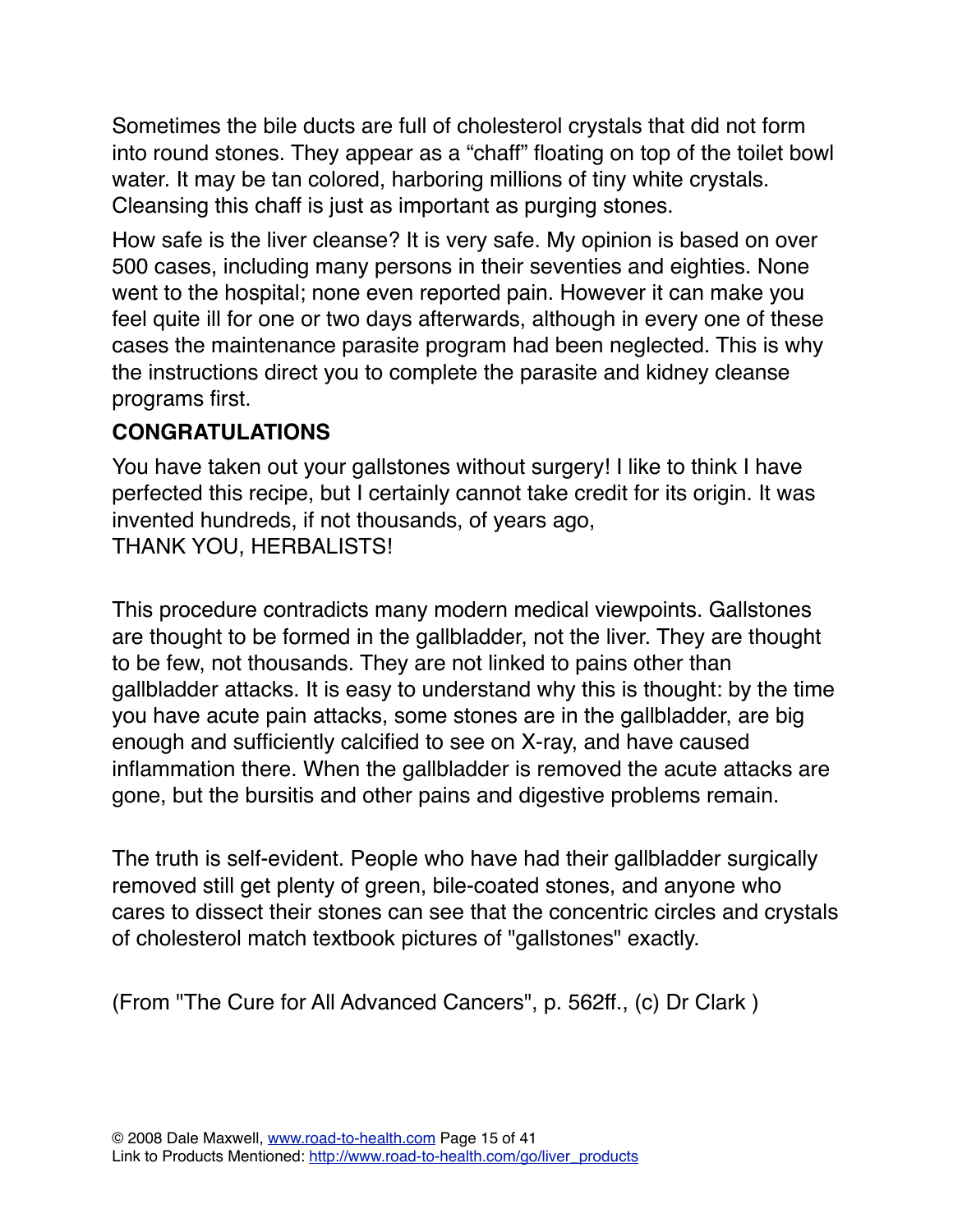# <span id="page-15-0"></span>**Jim Foley Liver Cleanse**

#### <span id="page-15-1"></span>**Detoxification**

#### By Bonnie O'Sullivan

Liver Cleanse capsules and Prostate Formula #301 capsules:

After I spoke with Dr. Kelley about having white spots on my arms and legs and getting his diagnosis that they are "Uremic Frost," which is caused by my kidneys not being able to eliminate all the urea that I produce so my skin is eliminating it, I decided to try the herbal formulas, Liver Cleanse capsules and Prostate Formula #301 capsules. (This was after I did two Liver Flushes using olive oil and epsom salts.) The herbalist who formulated the Liver Cleanse and the Prostate Formula capsules (as well as the Colon Pills, Colon Cleanse and See Again! capsules) was a student of Dr. John R. Christopher and believes he has improved on Dr. Christopher's formulas (he says: "People can stand to use them — they don't contain Cayenne Pepper — and they still work!"). He says the Prostate Formula #301 is beneficial not only for the prostate but also for the kidneys of both men and women. Then, when I heard that he believes his Liver Cleanse will detoxify and flush out the liver as well as the Olive Oil/ Epsom Salts Liver Flush I decided I had to give these herbs a try. So, for the past two weeks I have added the Liver Cleanse capsules to my regime. (I'm going to start the Prostate Formula capsules next week — I wanted to test the liver cleanse first.) I'm taking 2 Liver Cleanse capsules every morning and evening and one after each meal. Within two days I noticed a reduction in the size of the white spots on my hands and arms — they became shallower and now I can barely see them. The ones on my legs and ankles are still there, but they are slowly disappearing as well. I love it when I can actually see something work!

They have also made an improvement in my bowel movements. The colon pills and colon cleanse capsules had already helped me to be regular, so I was surprised when the Liver Cleanse capsules made even more improvement. Now I have more volume than I had before and I have absolutely no discomfort in my stomach before I go. I just get a very subtle feeling and I go do my business with no effort at all. (Before I began taking the Liver Cleanse I sometimes felt an urgency to get to the bathroom. How adding herbs stopped this feeling, I don't know!) Now my elimination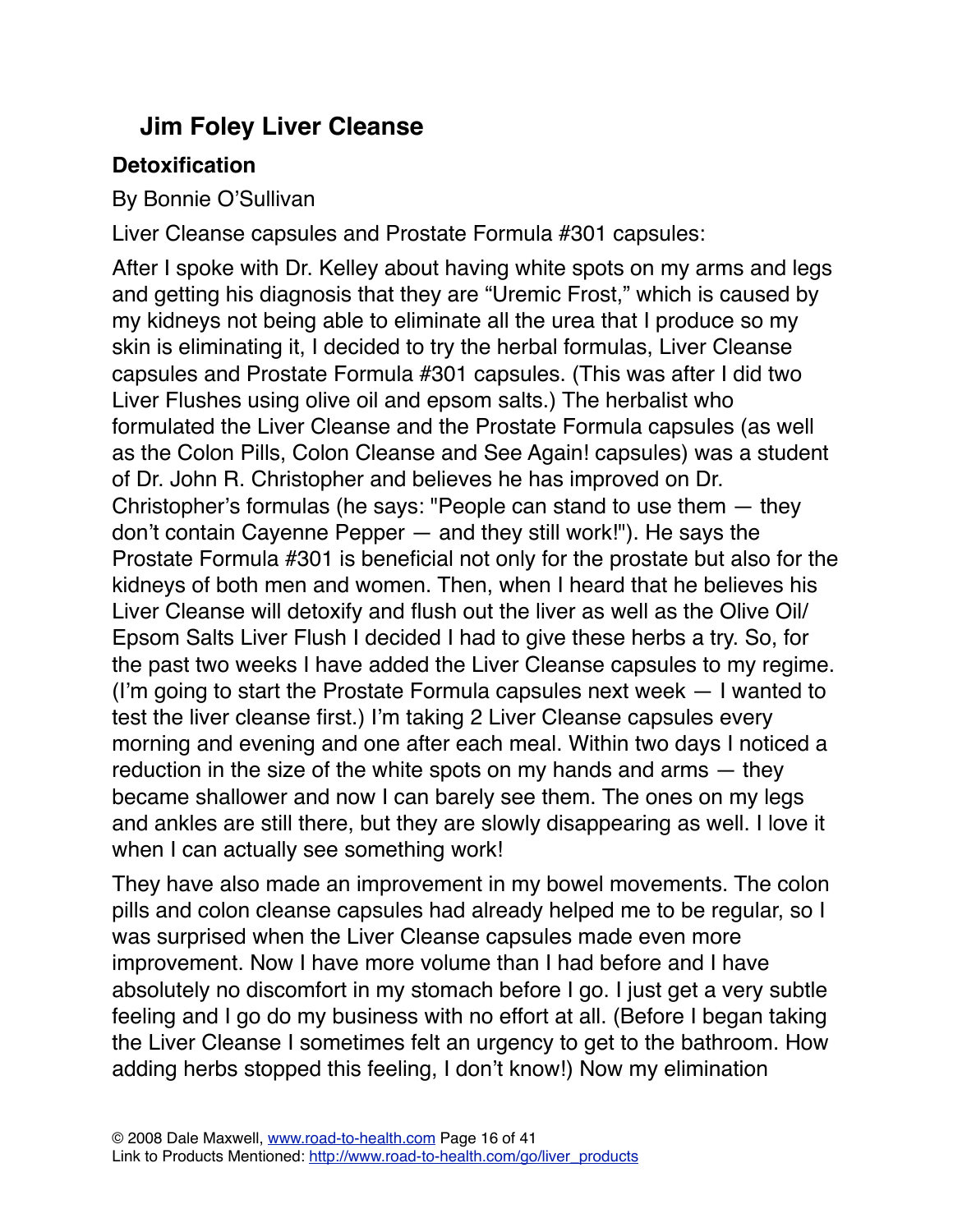process reminds me of how it was before I turned twenty (I had my first child at 20).

I thank God that I discovered these wonderful herbs that are gently detoxifying my liver and hopefully reversing the approaching "kidney failure" that my white spots are warning me about.

Note: The same herbalist makes a formula for cancer that I haven't tried yet: Indian Cleanser #2. Please see the Shopping List link at the end of this report to order these herbal products.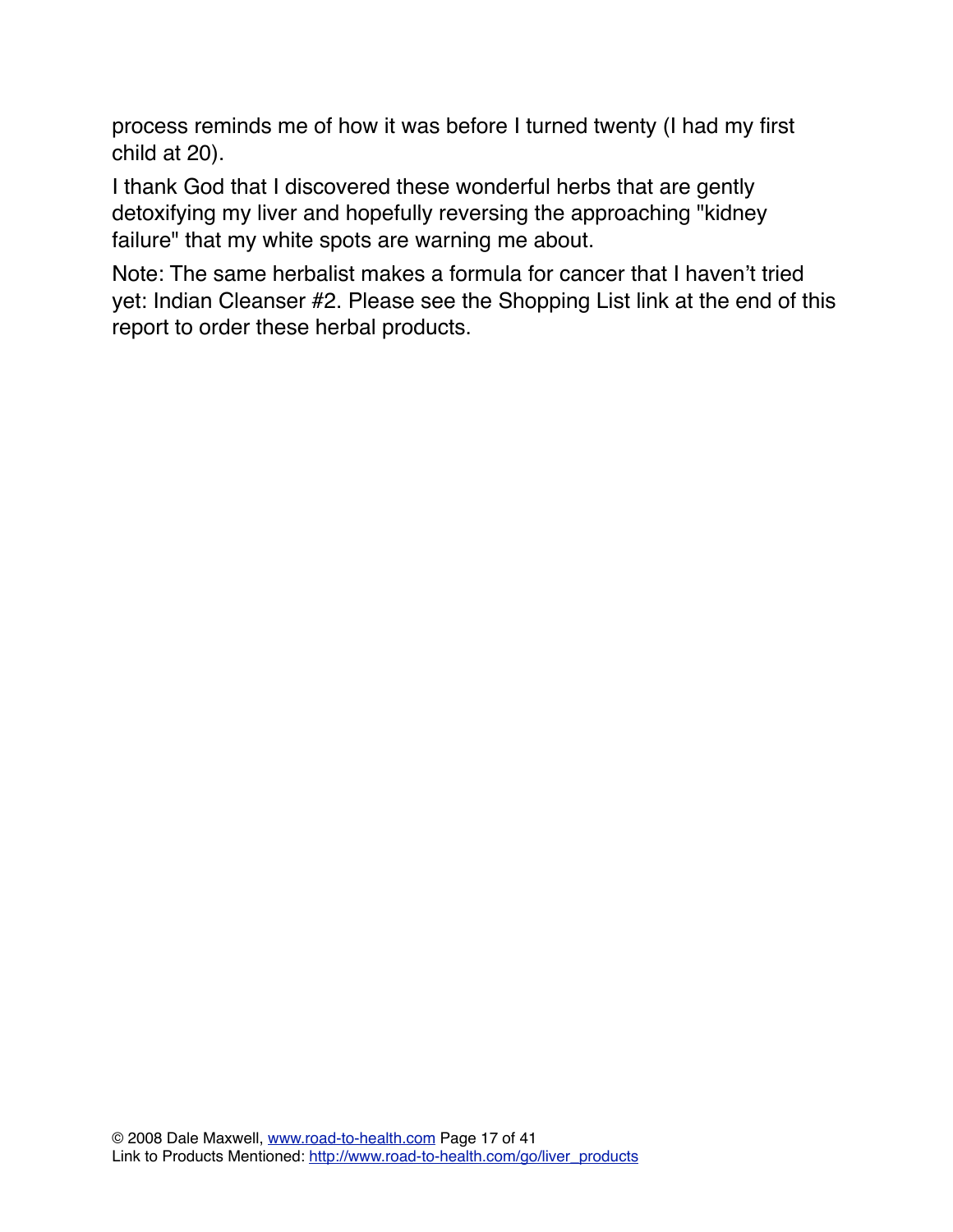#### <span id="page-17-0"></span>**Coffee Enemas Instant relief from toxic discomfort (headache, disorientation, nausea and more).**

#### <span id="page-17-1"></span>**Enemas:**

A high, retention enema, using coffee, should be taken to aid in the elimination of toxic waste material from the body. The coffee enema should be taken daily for as long as one is on the Metabolic Program. After 35 years, Dr. Kelley still takes his daily enema.

The coffee enema is very stimulating to the liver and is the greatest aid in elimination of the liver's toxic wastes.

The coffee enema, besides stimulating liver detoxification, also has beneficial effects in cleaning the colon. Coffee is an excellent solvent for encrusted waste accumulated along the walls of the colon. Its caffeine content also directly stimulates the peristaltic muscle to contract more powerfully and loosens such deposits, which are occasionally visible as hard, black material and "ropes" of mucus. Gradually, as the protein metabolism of the body improves, the muscle tone of the bowel becomes normal and thorough evacuation is possible without the aid of the enema.

Essentially, the coffee enemas help the liver perform a task for which it was not designed — that of elimination in 1 or 2 years the accumulated wastes from many years of living in ignorance of the laws of nature.

At first, most people dislike enemas and have psychological barriers against them. Ignorance of the purpose and function of the enema, as well as misunderstanding of the proper procedure for taking it bring about this aversion. I have observed, however, that the persons most opposed to enemas soon reverse their prejudices and become the most avid supporters of them! In many cases, the enema relieves distress and gives a sense of well being and cleanliness never before experienced. The proper removal of toxins and debris from the colon is absolutely essential in all conditions of disease and ill health.

It is most desirable to take the coffee enema early in the morning and it may be repeated again in early afternoon and/or evening, depending upon the toxic condition of the body. Enemas using coffee in the afternoon or evening may interfere with sound sleep. If enemas are needed at these times, many patients prefer to use only warm pure water omitting the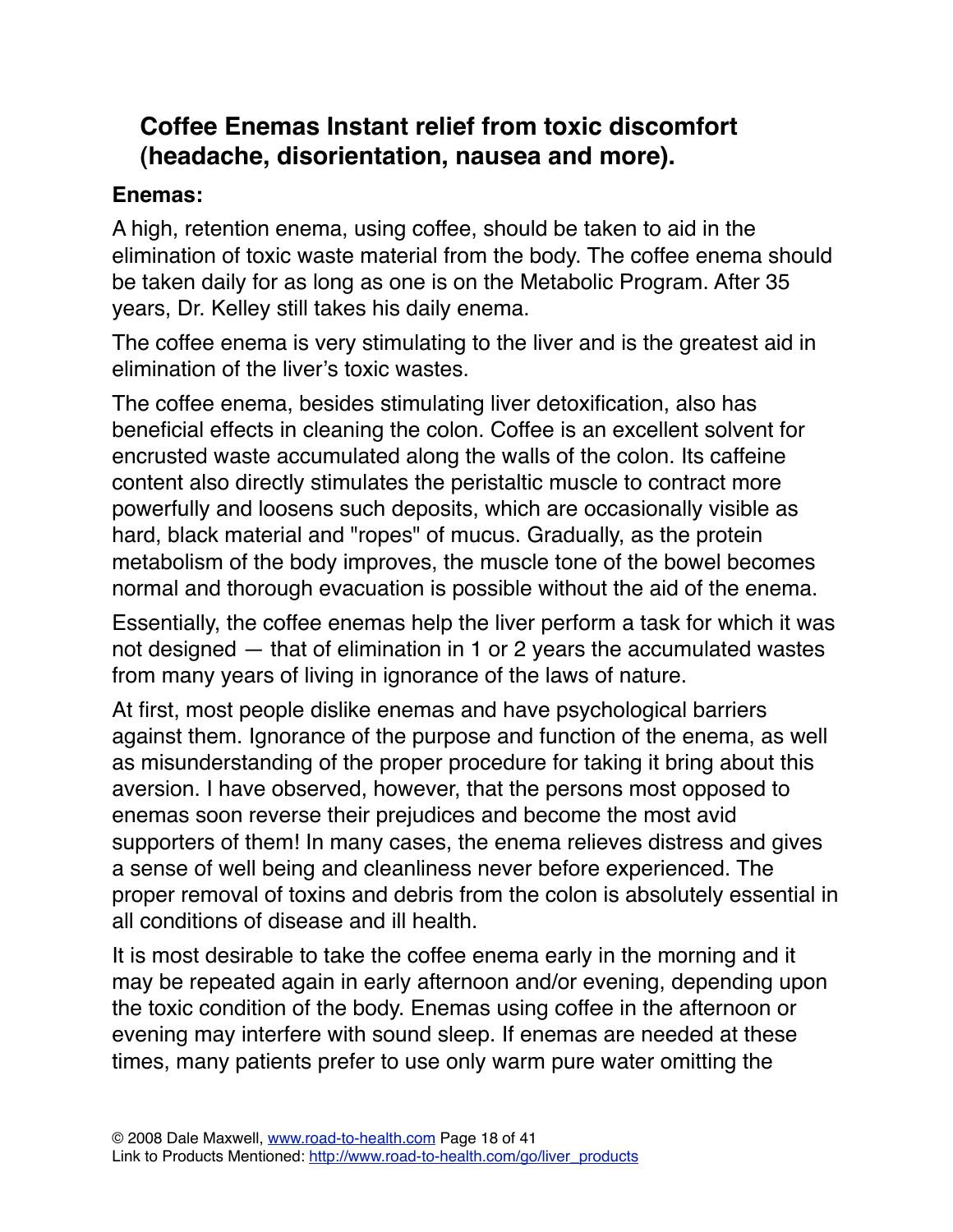coffee. But it is better to take coffee at these times also, and a weaker solution to permit sleep would be better than not using coffee at all.

#### <span id="page-18-0"></span>**How To Make A Coffee Enema**

1. Just before bedtime each day, make a pot of coffee (1 quart). Unplug coffeepot and allow to cool to room temperature.

2. It is best to arise early enough each morning to allow time to take the enema in a relaxed, unhurried state.

3. The coffee must be regular, non-instant, non-decaffeinated coffee. It must be prepared in enamelware, Corning Ware™, glass or stainless steel, or by the tricolator filter method. Aluminum or Teflon should not be used at any time! We have found the coffee that is unboiled or prepared via the "drip method" is preferable. Use 2 to 4 tablespoons of ground coffee to 1 quart of Filtered water. Any water that enters into the body should be distilled water.

One may purchase a Still from: H2 only Still Portable Connects to Sink or H2O Distillation Unit (Still, Faucet, Pump & Container) or Love Water Distiller, Table Top, makes 1 gallon in 5 hours

Current prices <http://www.road-to-health.com/go/distill>

4. If a coffee enema makes a person jittery, shaky, nervous, nauseated, or light-headed, the coffee solution is too strong. The amount of coffee can be adjusted from 1 teaspoon to 4 tablespoons per quart of water as tolerance level permits.

5. The high, retention coffee enema should consist of 1 quart of coffee, held for 15 minutes. Some people, children especially, can take and retain only a pint (2 cups) of enema solution at a time. If this is the case, one must take 2 enemas each time, one right after the other, and hold each for 15 minutes as directed.

6. Upon rising each morning plug in the coffeepot for a few seconds to bring coffee to body temperature; unplug and take the morning coffee enema.

#### <span id="page-18-1"></span>**How To Take A Coffee Enema**

A. Before the enema do some form of mild exercise if possible, such as walking briskly. If one is extremely debilitated and weak, this step will of course need to be omitted until strength returns.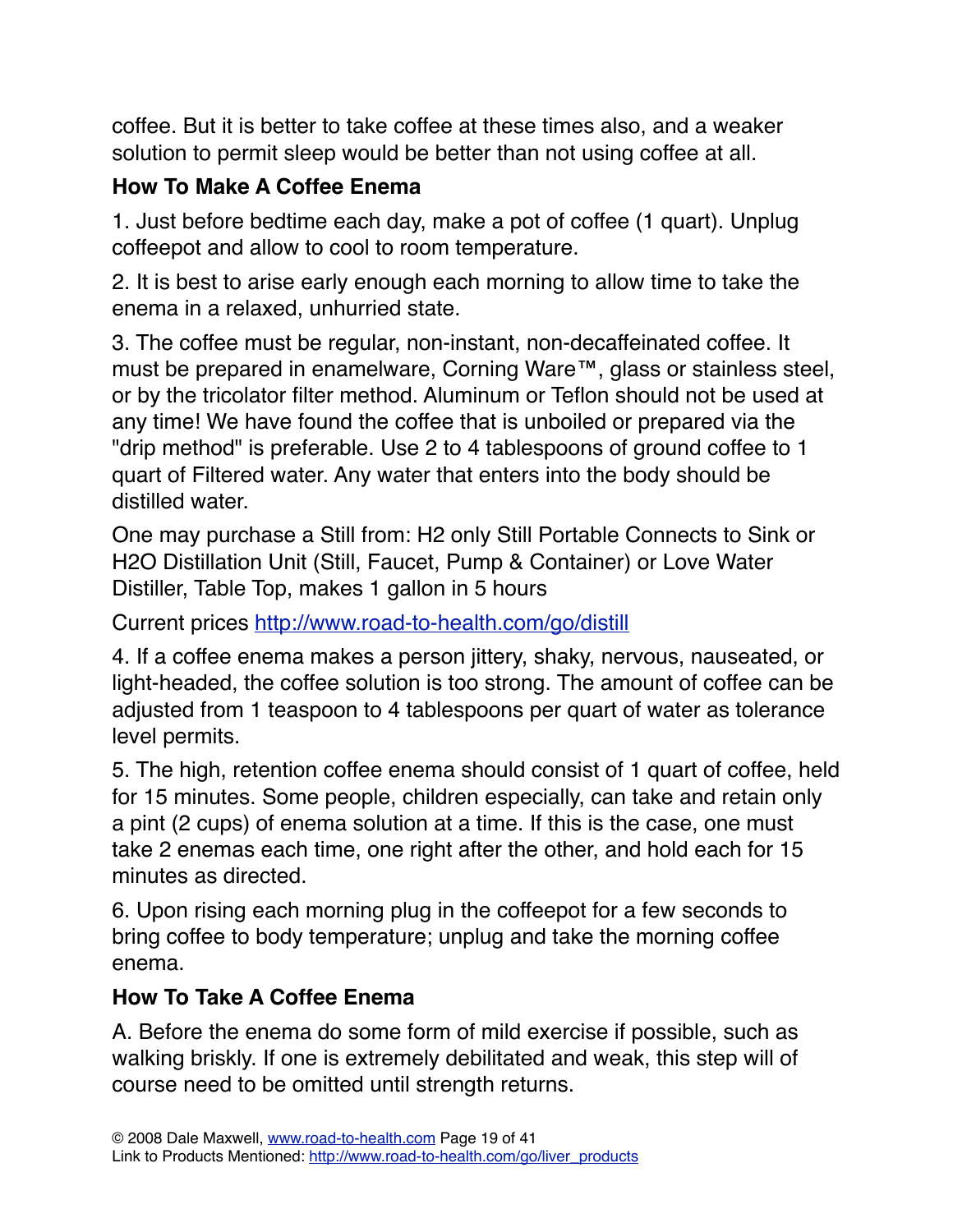B. Attempt a normal bowel movement. The enema is much more effective if the colon has been evacuated. One should not become disturbed, however, if there are no regular bowel movements, or very few, during this program. In many cases, not enough bulk collects to instigate a normal bowel movement. When no normal bowel movements are forthcoming, the enema cleans the colon adequately.

C. Bulk formers such as Metamucil (obtainable at the drug store and taken as directed), or 2 tablespoons of miller's bran with each meal (obtainable at the health food store) are quite helpful in forming stools and thereby creating more normal bowel movements for those who take enemas daily.

D. After the normal bowel movement, if one is forthcoming, or before taking the coffee retention enema, most people find that taking an enema with 1 quart of warm distilled water is very helpful (do not retain this enema). This procedure begins the cleansing of the colon, removing large particles of residue and most of the gas. When it is completed, the coffee retention enema may be taken. The warm water enema is optional and does not need to be taken if the coffee enema can be retained for the desired period.

E. Place 1 quart of coffee in your enema bucket or bag. You may use a Fleet enema bag, which is a disposable large volume plastic bag, an overthe-counter item from the local pharmacy or hospital supply outlet. This enema bag lasts about 2 years.

F. The enema tip on the end of the hose is not adequate to give a "high enema." Place a colon tube (DAVOL) size 24 French or 26 French or 28 French on the opposite end of the plastic tube from the enema bag. This colon tube is a soft flexible rubber-like tube around 30 inches in length. It follows the curves and flexure of the colon. The colon tube is usually inserted about 12 to 24 inches into the rectum. (Editor's Note: It is difficult today to find a colon tube. However, a plastic rectal tube about 18 long is now available as an over-the-counter item.)

G. Next, allow the coffee to flow to the end of the colon tube, thus eliminating any air in the tube.

H. The colon tube should be lubricated with natural creamery butter, Vitamin E cream or other lubricant that doesn't contain additives or chemicals.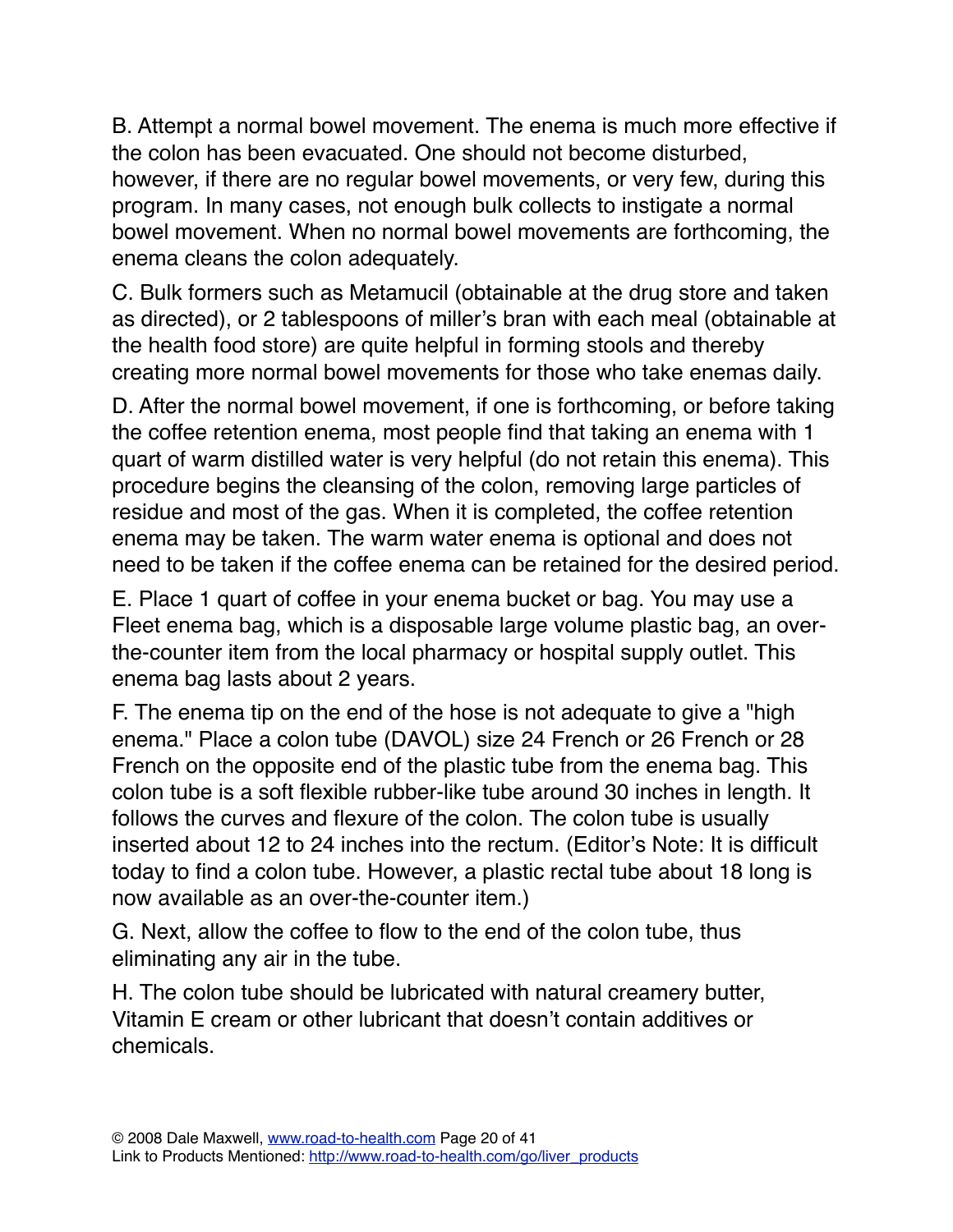I. Insert the tube 12-18 inches into the rectum, if possible. This should be done slowly, in a rotating motion that helps to keep the tube from "kinking up" inside the colon.

J. The enema bag should not be over 36 inches higher than the rectum If it is placed too high, the coffee runs into the colon too fast and under too much pressure, causing discomfort.

K. There are several positions that can be used while inserting the colon tube. Squatting is one. There is also the knee-chest method, with chest and knees on the floor and buttocks in the highest position possible. Most people, however, find it easiest to lie on the left side until the solution is out of the bag or bucket. The enema should never be taken while sitting on the toilet or standing.

L. Some people's colons have kinks or tuns that may prevent the tube from being inserted even 18 inches. Often, if a little bit of the solution is allowed to flow into the colon as the tube is being inserted, one can comfortable get past these kinks.

M. If a kink bends the tube too much and stops the flow of liquid, then the tube can be inserted only as far as it will go, still allowing the liquid to flow freely.

N. Sometimes, if one hits a kink that stops the flow of the liquid completely, the tube can be pulled out slowly just to the point where the solution is felt flowing again. Frequently, the tube can be pushed back in, past the turn that previously stopped the liquid.

O. Because of the shapes and formations of some people's colons or of course if a child is being given the enema, it will be possible to insert the tube only a few inches. Occasionally, this is a permanent situation. Often, however, as the colon is cleaned and healed, the tube can eventually be inserted further.

P. The tube should never be forced when discomfort occurs.

Q. After the flow of the solution is completed, one may remove the colon tube, although it isn't necessary to do so. Regardless of the position used up to this point, one now should lie on the left side for at least 5 minutes, then on the back for another 5 minutes, than on the right side for at least 5 minutes.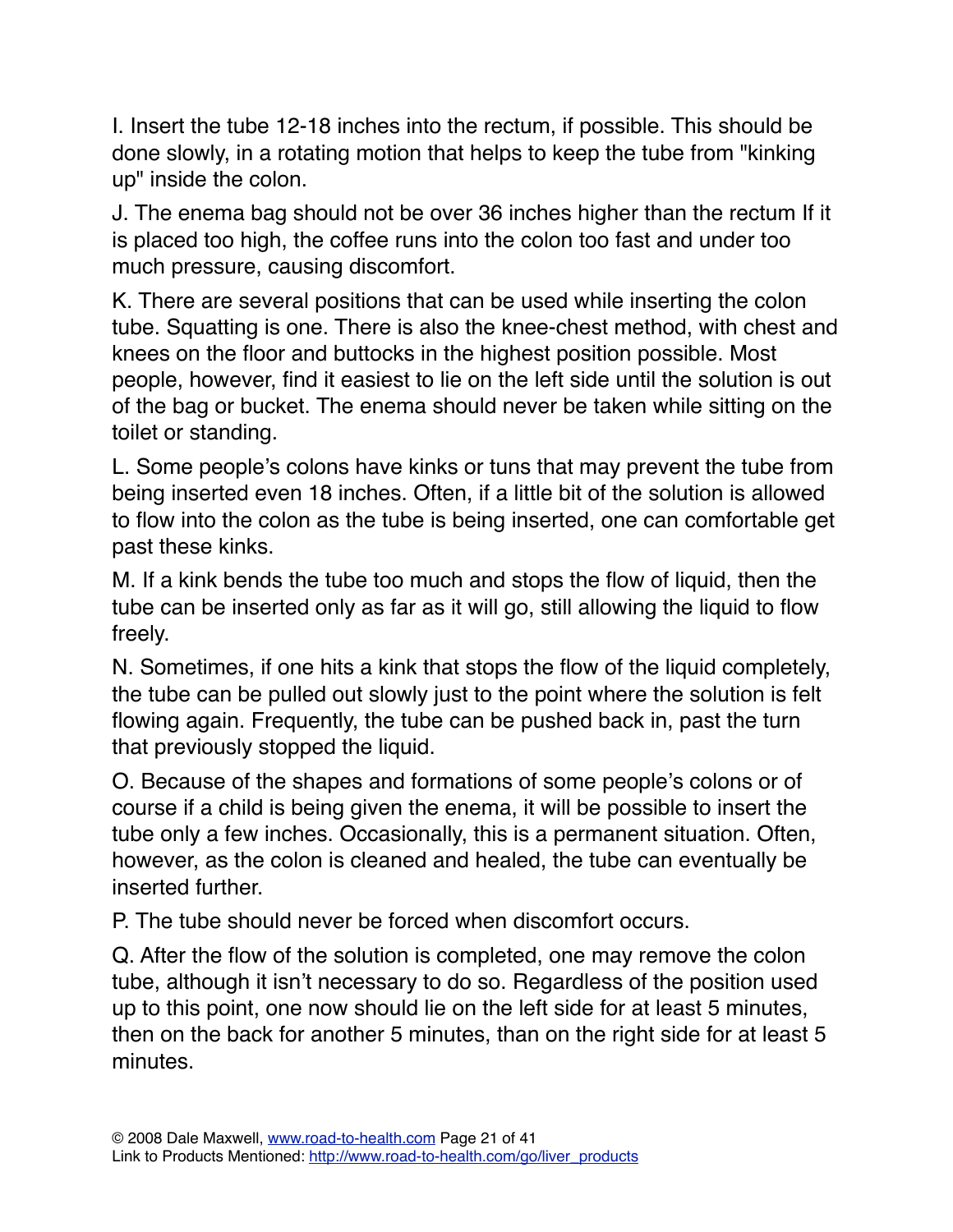R. Those who have excessive gas may leave the tube in the colon with the hose clamp open. This allows gas to escape through the enema container. Frequently, the coffee will go in and out of the enema bag or bucket until the gas is relieved.

S. After the enema is retained for 15 minutes or longer, it may be expelled.

T. One is now ready for the rest of his daily routine clean and refreshed!

#### Helpful Hints

1. If you find you have a lot of gas and it is difficult to retain the enema, try putting 2 tablespoons of blackstrap molasses into your coffee solution.

2. If you get a sudden gas bubble causing an urge to expel the solution, breathe very fast through your nose using your abdominal muscles like a bellows. This usually helps the colon wall break up the gas bubble.

3. If you find that a little coffee leaks out, place an old towel under your buttocks.

#### <span id="page-21-0"></span>**Intestinal Obstruction**

Occasionally, the intestinal tract will become obstructed. Usually under these circumstances, no food or feces will come through. After a few days, one becomes extremely nauseated and starts vomiting. He or she will be very sick and will normally run a high temperature. This should be watched quite carefully, for in such cases immediate emergency treatment is absolutely necessary.

One should never allow himself to become extremely toxic. But, in order to distinguish between a healing toxic reaction and an intestinal obstruction, as soon as nausea or vomiting develops and no food is passing through, all supplements and food should be stopped for 5 days. Water and juice may be taken during this time.

If there is no vomiting, food is passing through, and the temperature remains below 100 degrees, the diet and normal routine may be resumed, as one may assume there is no obstruction.

A point to remember is that one shouldn't fail to cycle off the supplements routinely before reaching such a state of toxicity!

If, during the 5 days off the supplements with no solid food intake, one begins to vomit and has abdominal pain with high temperature, the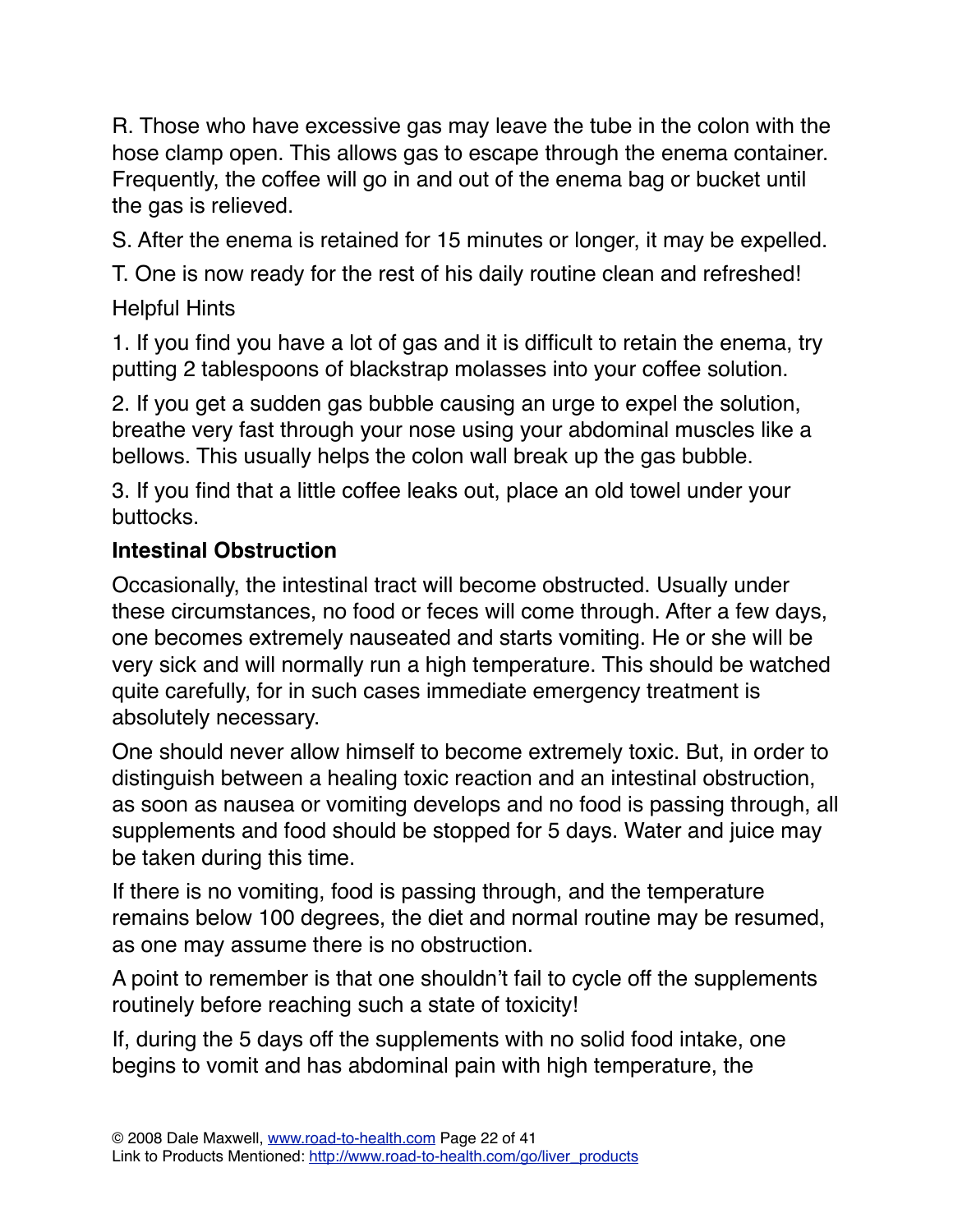physician should be consulted so that he or she can check for intestinal obstruction.

From: One Answer to Cancer, By Dr. William Donald Kelley, DDS [www.oneanswertocancer.com](http://www.oneanswertocancer.com)

Note from Bonnie:

If you need to take more than one coffee enema per day, balance your electrolytes with fresh juice (organic). Drink carrot juice alternating with mixed green juice. Attempt to balance at the ratio of two glasses of juice to one enema. The Gerson therapy includes 13 8 oz cups per day, 1 orange, 8 carrot, 4 green. Another way to get minerals that are compatible with the body is to make organic vegetable soup (without salt) and drink the broth. The minerals in the vegetables will balance your electrolytes.

Another way to prepare your coffee is to use the enema bucket. Place 2-3 inches of distilled water in the bucket. Take a large funnel, place two disposable coffee filters in the funnel (Dr, Clark recommends using two filters to filter the coffee for a coffee enema). Place your ground coffee in the filters, boil about 12 ounces (cup and 1/2) of distilled water and slowly pour it over the coffee. After the water is poured through the coffee remove the filters and funnel and dispose of the coffee grounds and filters. Add more distilled water to fill your bucket and enjoy. This method takes less time than the original instructions.

# <span id="page-22-0"></span>**Healing Cancer by Healing the Liver**

A medical expert on the Liver, Dr. Kasper Blond, was 100% certain that a toxic liver was the #1 cause of cancer.

But he went further. He also believed that spontaneous cures of cancer could occur, provided regeneration of the liver took place.

Tumors feed on toxins and the liver removes the toxins. Very simple!

Cancer and Liver Problems: "A person can't get cancer if they have a healthy liver." -- Kasper Blond, M.D., 1955 (Expert on the Liver and Cancer. Senior Surgeon, Vienna, Austria)

Lung Cancer: "A smoker with a healthy liver will hardly become a victim of cancer. This solves the riddle why many heavy smokers never get cancer."

Spontaneous Remissions: If you could get the liver to regenerate, "a cancer can disintegrate without an operation -- and disappear."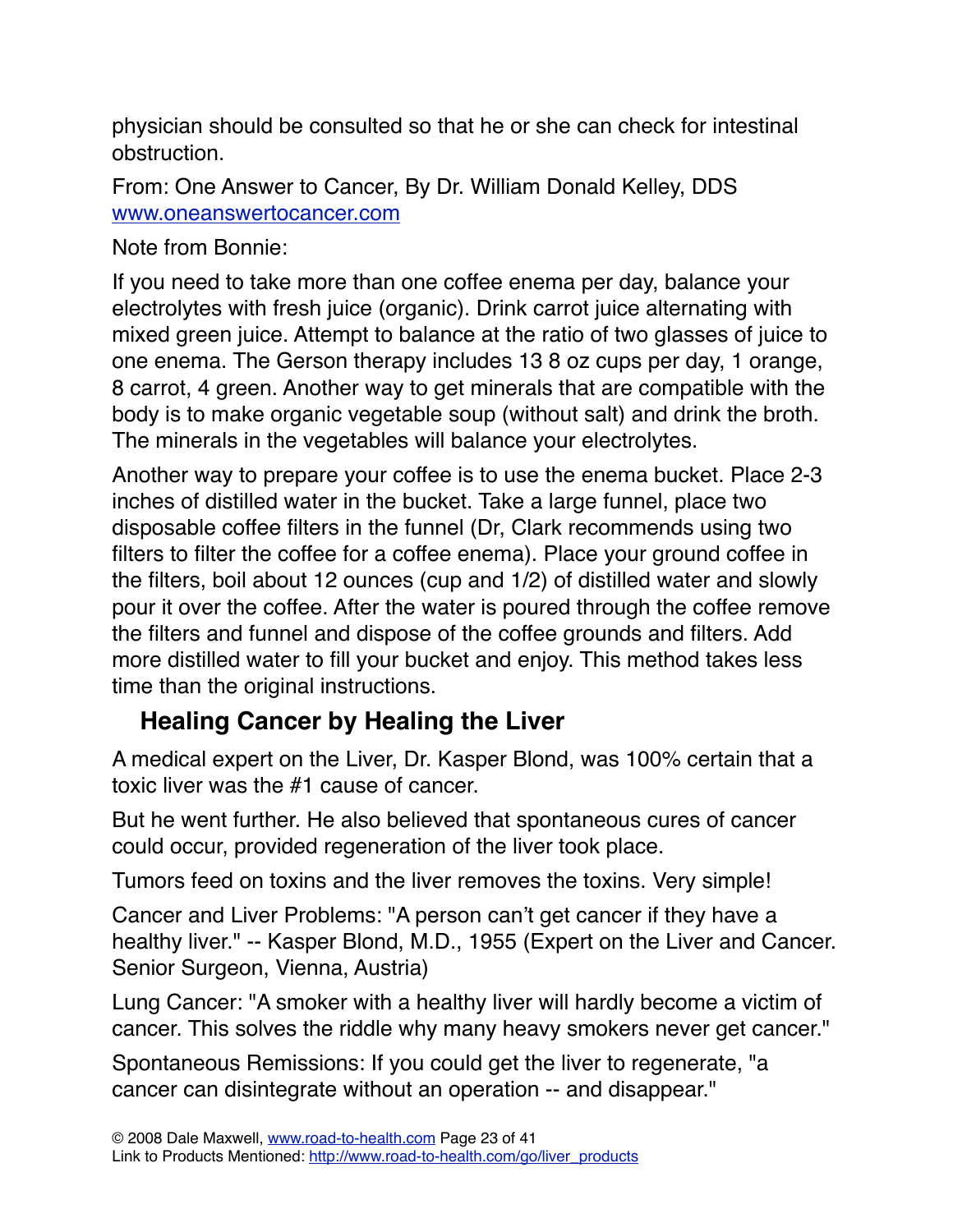Breast Cancer: "The cause of death is a slowly increasing liver failure. The cause of breast cancer is NOT in the breast it is in the liver."

The above quotes by Kasper Blond, M.D., 1955

# <span id="page-23-0"></span>**"Heal Your Liver and Return to Health"**

"Ninety percent of the people have poor liver function and don't know it. Liver Problems can lead to: Overweight, fatigue, insomnia, skin problems, vision problems, varicose veins, arthritis, back pain, and even heart problems and diabetes." --Jim Foley, health researcher

If your liver were 100% healthy, you would hardly be sick a day in your life. That's a fact!

Your liver is a filter -- a LIVING FILTER. It filters the toxins and poisons out of your blood and keeps it clean.

Clean blood means a disease-free body. The liver is the main detoxifying gland in the body. Many health problems can be traced back to a poor liver, yet few know it.

"One woman purified her liver and lost 15 pounds with zero change in her diet." --Jim Foley, Health Researcher

As people get older, their liver starts to harden. It gets plugged up with fats. It can't filter the blood efficiently, so poisons start to accumulate in the blood. That's when you get sick! A poor liver is the Road To Old Age!

One brilliant medical doctor called the liver 'The Gateway to Disease.'

# <span id="page-23-1"></span>**Signs of LIVER PROBLEMS**

If you have some of the following problems, the chances are strong you have an inefficient liver.

- Fatigue
- Slow Thyroid Activity
- Heart Problems
- Poor Circulation
- Overweight
- Varicose Veins
- Dry Skin
- Any health problem that won't go away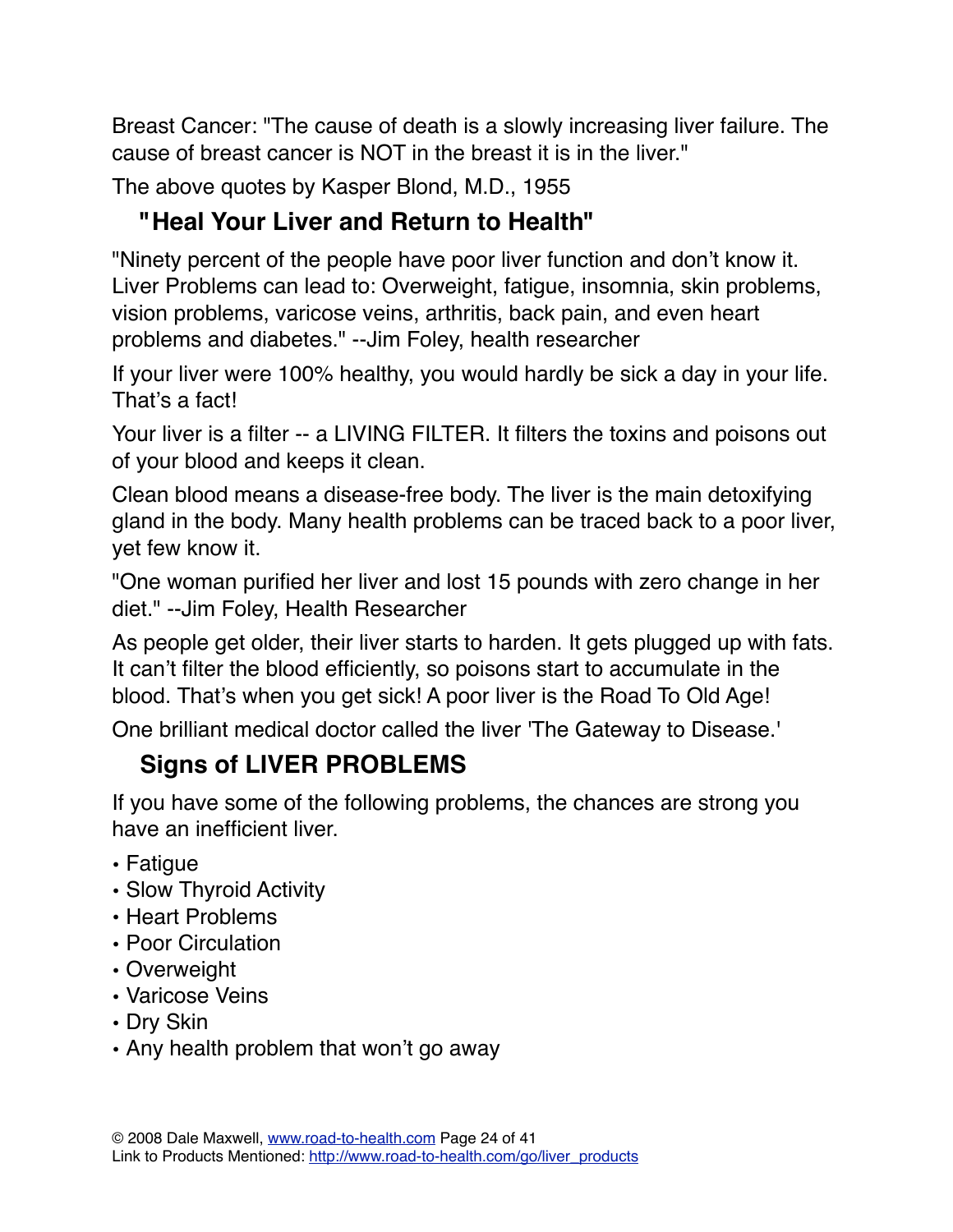# <span id="page-24-0"></span>**Jim's Liver Cleanse, A powerful, Herbal Liver Cleanser**

One of the most potent liver purifiers on the market is called Jim's Liver Cleanse -- RMA (Really Magical Affects) herbal capsules.

It was designed to detoxify and flush the toxins out of the liver.

It contains eleven potent herbs:

- Lion's tooth
- Bayberry
- Milk Thistle
- Plantain
- Great Burr (Burdock)
- Mountain Grape Root
- Carpenter's Weed
- Cleavers
- Sandberry (Uva Ursi)
- Beet Juice
- Wild Iris

After a few months on this, you may be stunned at how well you feel.

#### <span id="page-24-1"></span>**Questions and Answers About Cancer Patients and Jim's Liver Cleanse Capsules**

Question: Does a cancer patient take Jim's Liver Cleanse capsules differently than someone who does not have cancer?

Answer: In the case of a serious health condition, such as cancer, a person may continue to take 2 capsules a day during the 15 day off cycle.

It is also recommended that a seriously ill person take Jim's Liver Cleanse capsules for 15 days and then not taken for 15 days and then take them again for 15 days and on and off continuously until their cancer is in remission.

The reason this is recommended is because the liver is the main organ responsible for getting rid of toxins and while a cancer patient is dissolving their cancer (and thus making toxins much more rapidly than a noncancerous person) with the pancreatic enzymes (and other enzymes such as serrapeptase, the butterfly enzyme) their liver needs the continuous support and assistance provided by the herbs in Jim's Liver Cleanse capsules.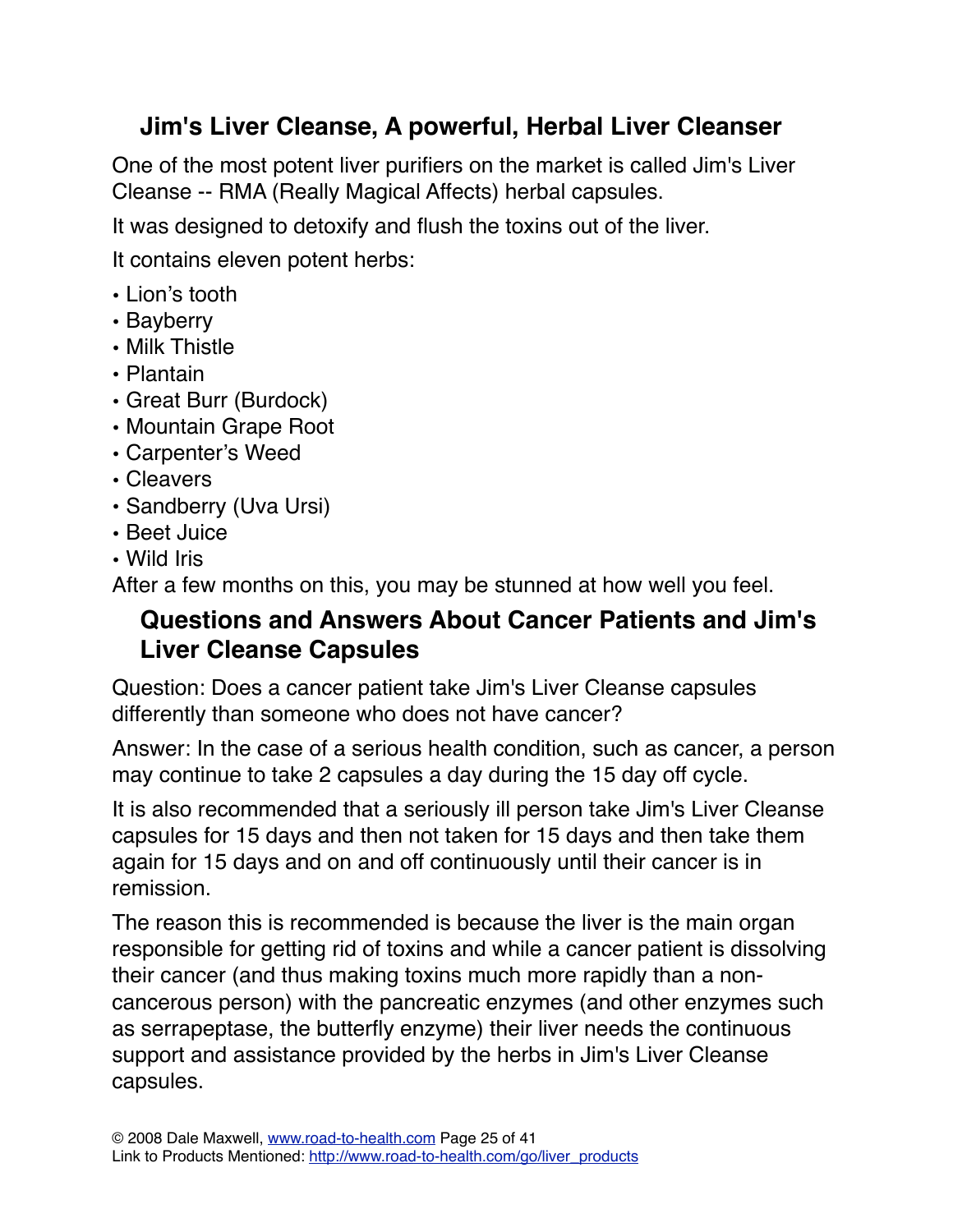It has also been noted that Jim's Liver Cleanse capsules go together very effectively with coffee enemas, which are used several times daily by cancer patients to gently stimulate the liver to dump toxins (coffee enemas are an extremely important part of Dr. Kelley's regime of taking generous amounts of pancreatic enzymes on and off to dissolve cancer, which is described in his book, One Answer to Cancer).

Question: Is it okay for cancer patients to take Jim's Colon Pills and Colon Cleanse at the same time that they take Jim's Liver Cleanse capsules?

Answer: Yes. It is important to clean your intestines as well as your liver. The herbs in Jim's Colon Pills capsules and Colon Cleanse capsules are compatible with the herbs in Jim's Liver Cleanse capsules.

The herbs in Jim's Colon Pills and Colon Cleanse capsules will gradually flush out harmful, energy-draining fecal matter decaying inside the large colon. These harmful toxins pollute the blood and internal organs, rob the body of important nutrients, clog the intestines and contaminate the bloodstream.

Question: Do you have a supplement that will cleanse the small intestine and is it safe for a cancer patient to take?

Answer: Yes. We recommend [Okra-Pepsin E3](#page-40-0) for cleansing the small intestine and it is safe for everyone to take, including cancer patients.

Pepsin is a protein-digesting enzyme that works on the undigested mucus that builds up in the small intestine, which reduces the quantity of nutrients that can be assimilated through the villi of the small intestine.

Okra adheres to the intestinal wall, pepsin digests the encrusted mucus, and the E-3 is a powerful tissue repair factor.

The Okra also contains a substance known as allentoin, which is a strong healing factor.

If the patient has any irritation in their gastrointestinal tract, this product will heal it.

#### <span id="page-25-0"></span>**Questions and Answers About Jim's Liver Cleanse Capsules**

Question: How many capsules of Jim's Liver Cleanse should I take?

Answer: The directions on the bottle of Jim's Liver Cleanse say to take 2 capsules, morning/night 1 hour after meals. This means to take four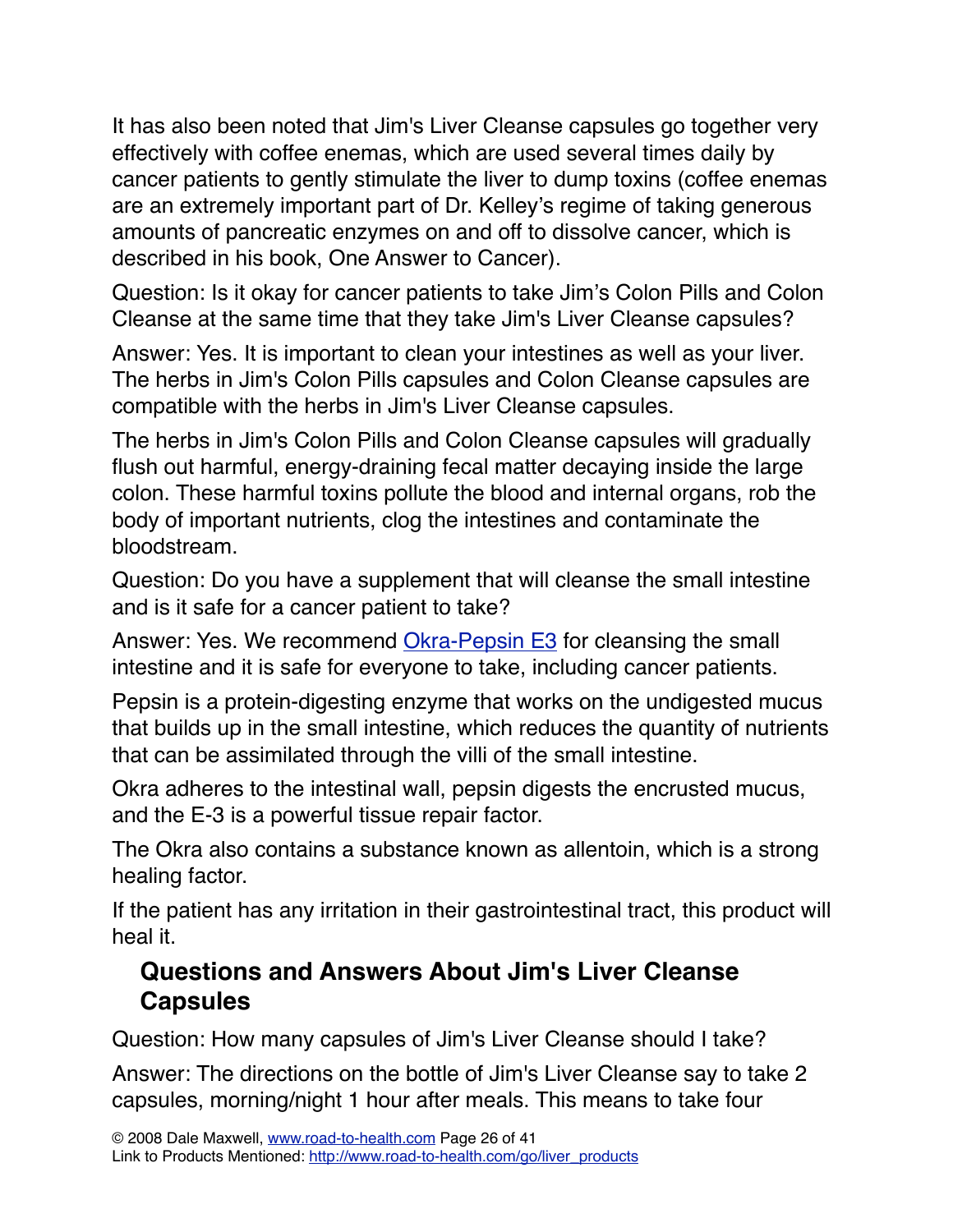capsules per day (2 in the morning 1 hour after breakfast and 2 in the evening 1 hour after eating your last food of the day).

Question: Can I take the capsules just once a day instead of twice a day?

Answer: If you take the capsules just once a day you will only receive the benefits of the capsules for half of the day, which will take cleansing the liver with the capsules twice as long.

Question: Can I double the recommended dose of the capsules and take it just once a day as I seem to always forget to take it at night?

Answer: As the formula is designed to gently stimulate the liver to dump its toxins twice a day (by taking 2 capsules twice per day) it is not recommended to take both morning and night doses at the same time. If you choose to take a double dose at one time you run the risk of taking more of the herbs than your body can comfortably handle.

Question: Can I take the capsules with food instead of an hour after I eat?

Answer: Taking the capsules with food reduces their effectiveness as they will be broken down in the stomach along with the food and become part of the food, which will significantly change the relationship of the herbs as the herbs have been carefully formulated to detoxify the liver by being taken 1 hour after ingesting food.

Question: Should I take Jim's Liver Cleanse capsules every day from now on?

Answer: Jim's Liver Cleanse capsules are not something you will want to continue taking in the manner directed on the label every day forever. The herbs in Jim's Liver Cleanse capsules are not like vitamins or minerals. Jim's Liver Cleanse capsules, taken as directed on the bottle, are best taken for 15 days and then not taken for 15 days and then taken for 15 days and on and off until six bottles have been consumed. This can be repeated once per year to continue keeping your liver healthy.

Question: Is it okay to take Jim's Colon Pills and Colon Cleanse at the same time that I take Jim's Liver Cleanse capsules?

Answer: Yes. It is important to clean your intestines as well as your liver. The herbs in Jim's Colon Pills capsules and Colon Cleanse capsules are compatible with the herbs in Jim's Liver Cleanse capsules.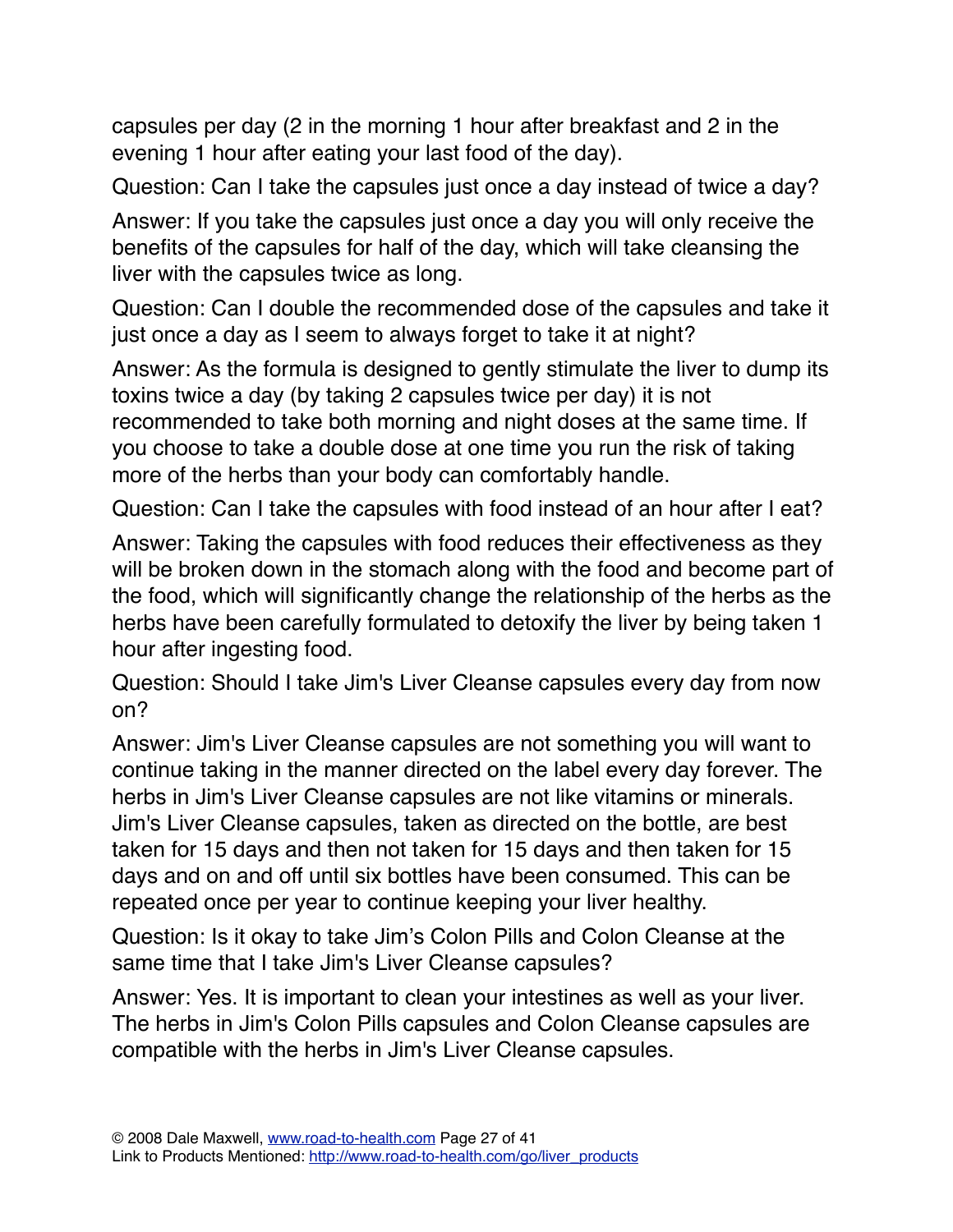The herbs in Jim's Colon Pills and Colon Cleanse capsules will gradually flush out harmful, energy-draining fecal matter decaying inside the large colon.

These harmful toxins pollute the blood and internal organs, rob the body of important nutrients, clog the intestines and contaminate the bloodstream.

Question: Do you have a supplement that will cleanse the small intestine?

Answer: Yes. We recommend [Okra-Pepsin E3](#page-40-0) for cleansing the small intestine.

Pepsin is a protein-digesting enzyme that works on the undigested mucus that builds up in the small intestine, which reduces the quantity of nutrients that can be assimilated through the villi of the small intestine.

Okra adheres to the intestinal wall, pepsin digests the encrusted mucus, and the E-3 is a powerful tissue repair factor.

The Okra also contains a substance known as allentoin, which is a strong healing factor.

If the patient has any irritation in their gastrointestinal tract, Okra-Pepsin-E3 will heal it.

#### <span id="page-27-0"></span>**Testimonials by People Who Took Jim's Liver Cleanse Capsules**

#### Starting to feel great!

"Off and on I got this pain in my side. My eyes and skin often got a little yellow. My wife said I should get serious about my health. A friend suggested I take Jim's Liver Cleanse capsules. After a month, I started to feel better and I don't even drink beer anymore. I never thought herbs could make such a difference in your health. I'd recommend this to anyone."

No Operation -- Feel Best in Years

"I was having pain under my right rib. I was tired and felt lousy. My daughter insisted I go to a doctor. She said it could be my liver. I started to take Jim's Liver Cleanse capsules and now I feel better than I have in years."

Felt Better in Just Days

"I haven't had a drink in years. But every once in a while my liver would act up. My dad used to have liver problems. I tried Jim's Liver Cleanse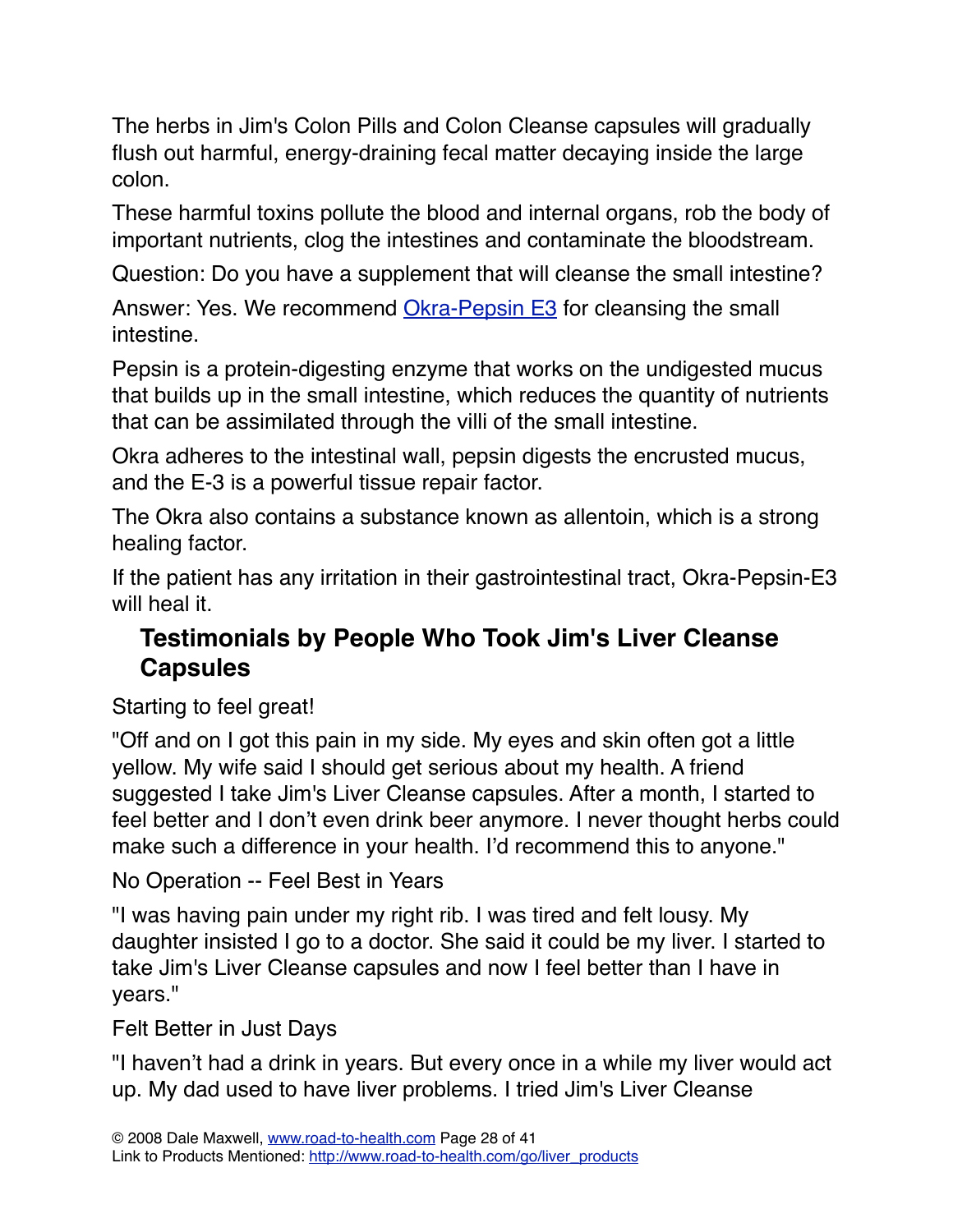capsules. Within days I could tell a difference. Within two weeks I was feeling almost as good as new. Whenever I get the slightest indication of pain, I reach for Jim's Liver Cleanse capsules. They really work!"

"Nobody in this chemical society can have a normal liver." --Canadian Medical Doctor

Why is it that people change their oil filter in their car every 3,000 miles, but when their liver -- which is also a filter -- gets clogged, they never cleanse it?

# <span id="page-28-0"></span>**Colonics**

While colonics do not directly flush the liver they can support the liver function by the following advantages:

- Remove old stuff that is stuck to the colon wall, some of this old batch of crap is leaching into your body and ending up in the liver.
- Adding a "coffee enema" into the middle of the colonic can dump toxins from the liver.

Here is a reprint of an old article that does a find job of overviewing colonic function.

# *HIGH COLONIC IRRIGATION*

**(Reprinted from Cosmopolitan Magazine - Oct. 1979)**

#### **Supposed you've jogged, dieted, gulped your vitamins, yet still feel fagged out and frail. This writer despaired of ever being jazzily vital, until she rediscovered a decades-old method of releasing natural energy...**

"Colonic what?" I exclaimed.

"Colonic irrigation," Connie explained. "Like an internal bath to wash the poisons out of your system. You already know about all the unwanted food additives in our diets, and just think of the little extras not listed on the label. The pesticides sprayed on your fruit and vegetables, the hormones and antibiotics fed your beef and poultry. And then, if you want to talk about pollution..."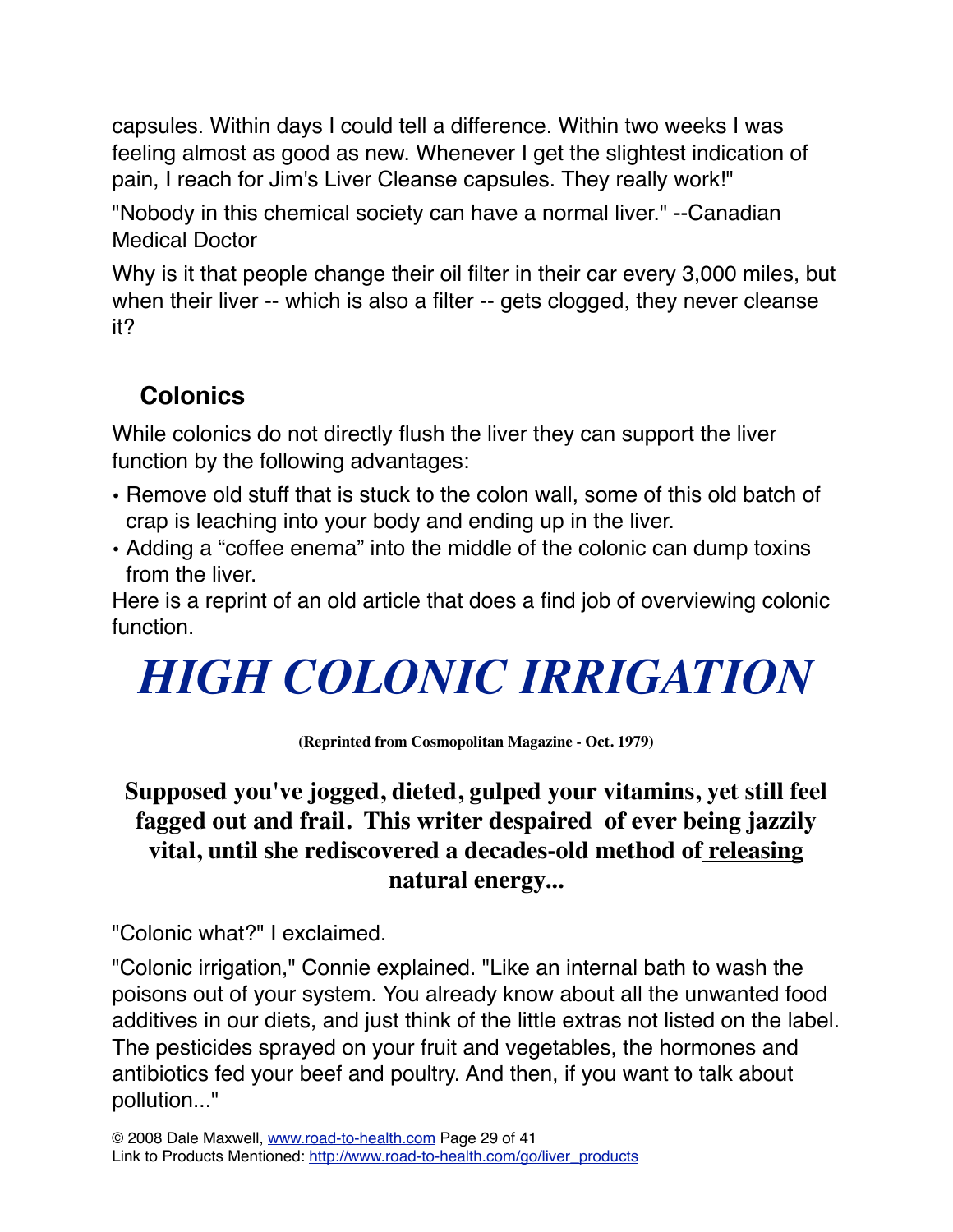"All right, Connie. So what happens when you're irrigated?"

"Simplicity itself. Water - tap water usually, (Editors note: filtered multiple times and exposed to UV Light to assure it is safe, clean and free of any unwanted "extras") - is slowly pumped up into the colon, our large intestine."

"An enema." I shuddered.

"In a way. But more water - an average of twenty-five to thirty gallons - is used, and, under gentle pressure, it travels and cleanses the length of your colon, washing out all the stale bile and putrefied waste poisoning your system. A colonic only takes an hour and is completely painless. You might even sleep through it."

Hmmm, not likely, I thought. Still, I had to admit that Connie's appearance had certainly improved since her first colonic irrigation three months before. Her eyes, skin, and hair all glowed. In fact, it's hard to describe Connie without making her sound like an ad for Short & Sassy.

That evening, on the subway (where I do most of my serious thinking), I tallied my complaints. Burning, itching eyes. Yellow, dull skin. Depression. Anxiety. Muddled head, uncoordinated body. Energy plummeted to a dreary low. For years I'd been busily trying out every possible cure for my persistent physical/emotional malaise: I'd jogged, quit smoking and drinking, added bran and dried fruit to my diet, even experimented with megavitamin therapy, but all to little avail. I remained dragged out, anxious, and definitely not my most vital self!

Why give up now? I thought. Maybe colonics could be a solution. Still, I wasn't going to let Connie talk me into anything without doing some independent research first. Naturally enough, I started with the American Medical Association-they, however, were less than helpful: "The AMA," I was told, "has no definitive statement on colonic irrigations; we neither recommend them nor are against them." A trip to the library at Columbia University College for Physicians and Surgeons proved equally unenlightening; their latest text on colonics was a 1927 volume entitled Troubles We Don't Talk About.

The first professional opinion I sought out also proved to be discouraging. My internist, Dr. Richard Nachtigall, who has a thriving Park Avenue practice, advised me to forget colonics. "I can't see much use for these irrigations," he said. "I've never heard of any real proof that they are useful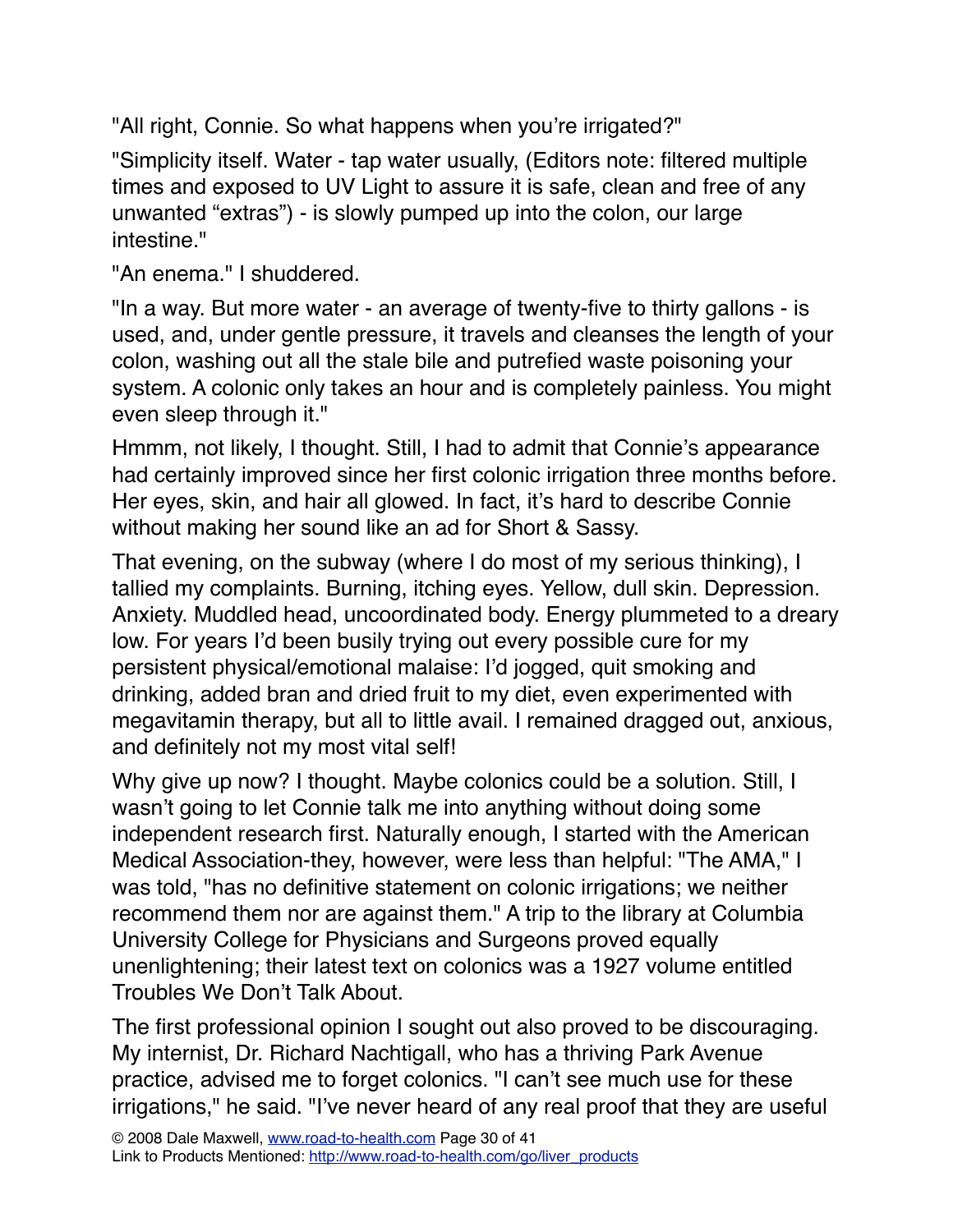except for certain abnormal conditions such as a defective liver, where it is necessary to remove bacteria-producing toxins." Dr. Milton Brother, husband of Dr. Joyce Brothers, was even more emphatic: "I would never recommend them. It's an archaic practice and could be harmful. Colonics may induce a condition called electrolyte depletion. The bowel needs certain electrolytes - essential salts, acids, and alkalis - to perform its functions properly, and this sort of intensive irrigation could deplete the colon of these substances."

Not yet entirely deterred, I consulted another physician who believed colonics could improve health. Nobody is really certain, he said, where those all-important electrolytes are conserved, nor can any certain case be made for irrigation affecting their presence in the colon. Admitting that he personally believed in colonics (without including them in his practice), he also told me that these treatments are very popular among the rich and celebrated on the West Coast and Europe. "Of course it's just not something people want to talk about much," he explained, and then asked me to keep his name confidential. My anonymous source did, however, refer me to a Manhattan chiropractor and physical therapist who regularly performs this procedure, Dr. H. William Baum.

Dr. Baum, whose spritely step and taut, satin-like complexion belie his eighty-five years, practices naturopathic medicine; that is, he treats sickness primarily through natural means, believing that drugs and surgery should be resorted to only in extreme cases. Taking the holistic approach to health, the naturopathic views disease not as an isolated malfunction, but rather as an indication that the entire body is in a state of "dis-ease."

For over sixty years, Dr. Baum has been performing colonic irrigations and has never found them less than effective and safe. I mentioned the negative views of the physicians I'd consulted, but Dr. Baum remained unfazed. "Most doctors don't prescribe vitamins, either," he said, sensibly enough. Reassured by Dr. Baum's manner and remembering the glow colonics had brought to my friend Connie, I swallowed hard and asked to be treated.

The first step was familiar enough; I changed into a pair of paper slippers and one of those thin, hospital-green gowns that open at the back. Then, clutching a pamphlet about colonics, I climbed aboard the long leather table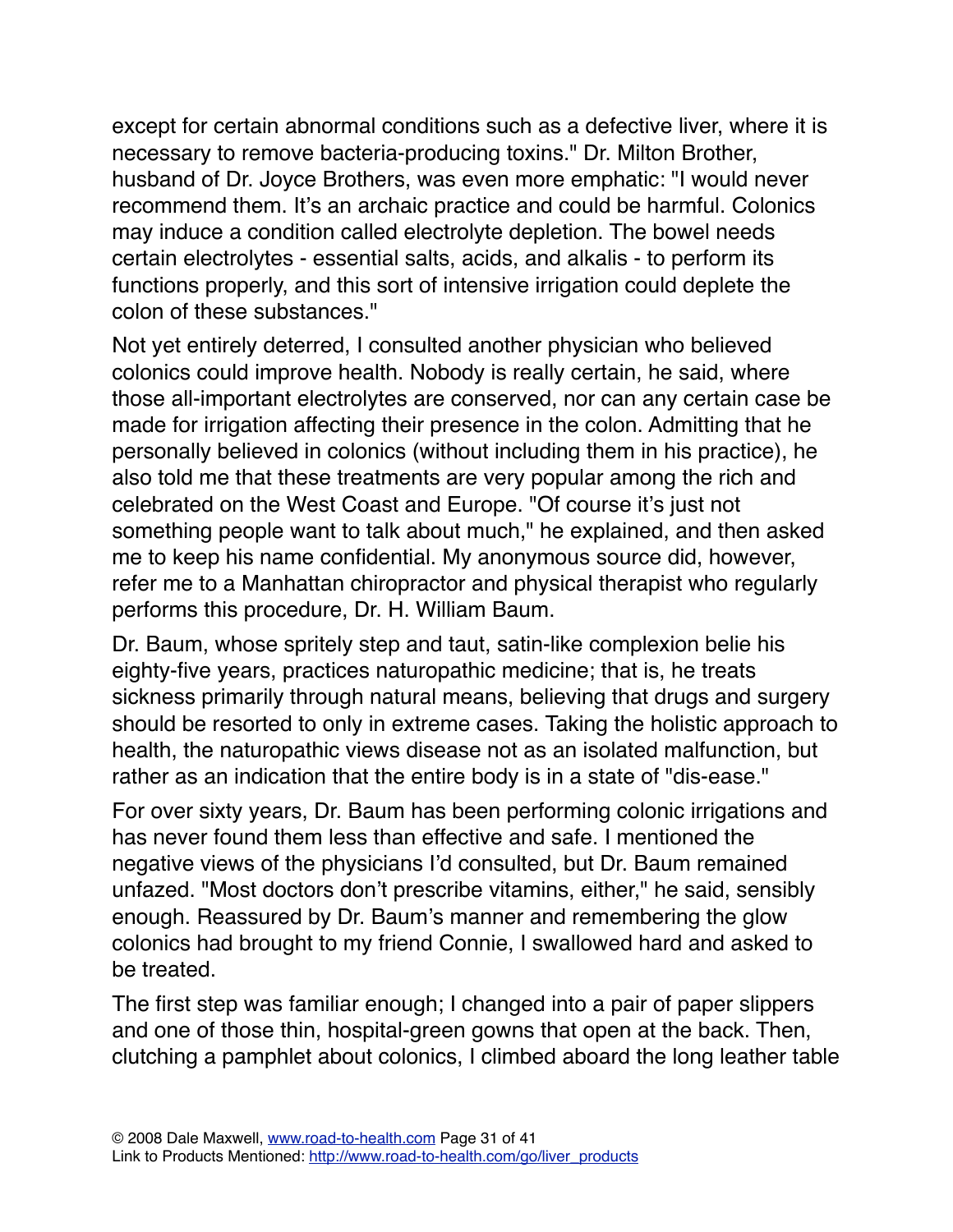and lay down on my side. The rectal applicator was inserted and the irrigation process began.

Throughout the colonic, I was attached to what resembled an old-fashioned water cooler, about four feet high and placed on the end of the examining table. When Dr. Baum pulled a lever in one direction, water burst into the clean, glass tank until it reached half-way to the top. Then the lever was reversed, and water began to slowly feed into me. The doctor moderated the pressure so that the water slowly worked its way through the twists and turns, obstructions and gases of the long large intestine.

After awhile, I realized with something like amazement that the water sloshing up my intestinal tract had risen to just under my rib cage. Even so, I felt relaxed and experienced no pain. Dr. Baum's irrigation was much less unpleasant than either a home or hospital enema. I was not relaxed enough to drift right off to sleep, but I felt sufficiently comfortable to chat with Dr. Baum and learn a bit more about how and why colonics work...

#### <span id="page-31-0"></span>**Washing Away Wastes**

The indigestible portion of the food you eat, Dr. Baum explained, lodges in the large intestine and stays there until eliminated in a bowel movement. Infrequent movements or periods of constipation can, however, result in a partial decomposition of these waste substances which encrusts the colon and further hinders elimination. These toxins are then reabsorbed into the bloodstream, lowering the body's defenses against bacteria and viruses. The body strains to fight against the poisons, and, if the effort is too great, various organs or even the circulatory system itself can break down. The early indications of this futile war against waste, Dr. Baum continued, include sallow skin, nervous irritability, coated tongue, bad breath, offensive body odor, headaches, bloating, poor appetite, and a feeling of stomach heaviness - symptoms which bore a marked resemblance to my own complaints.

Colonics might not be necessary, Dr. Baum went on, if Americans had enough bulk in their diets, exercised regularly, and avoided the chemical toxins contained in alcohol, tobacco, polluted air, and processed foods. Few of us, however, do lead such uncontaminated lives.

Why, I wondered, can some people smoke and drink and eat poorly and still remain in good physical health? Dr. Baum explained that this lucky group has a tremendous natural capacity to eliminate toxins from their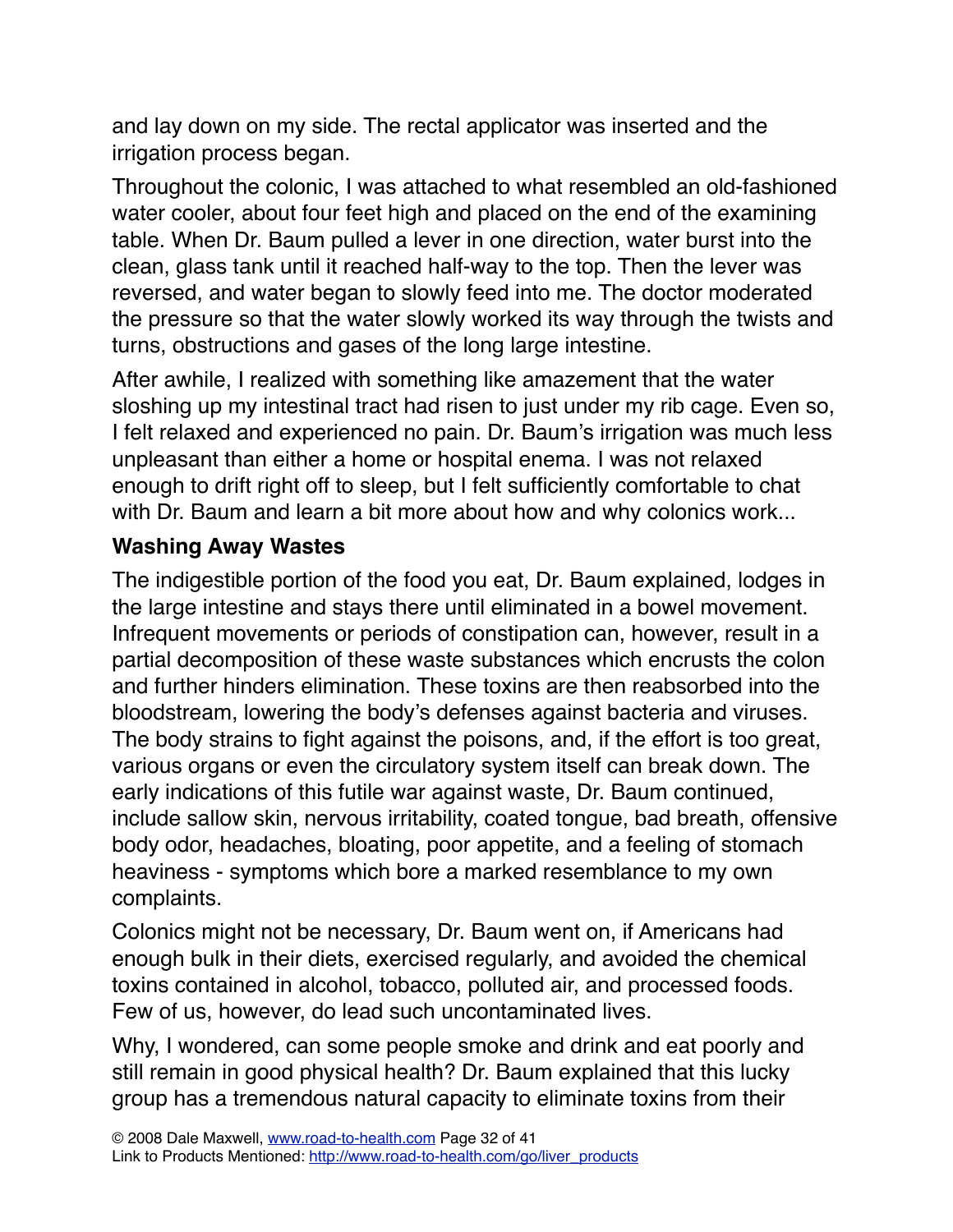systems; but even so, he advised me not to be too jealous: "Their bad habits will catch up with them someday."

Colonic irrigations can be performed with varying frequency. Dr. Baum thinks first-time patients should have three in a row to be sure they're thoroughly cleansed, and after that, the number of treatments "depends on what I see coming out." A few people have one a week for years, others one a month, while most people are satisfied with three or four irrigations a year, often timing their treatments to correspond with the change of seasons. "The shift to warm or cold weather," says Dr. Baum, "can upset the body's rhythms. An irrigation helps you adjust. Actually, these treatments aren't designed to cure any specific ailment; rather, they're designed to tune up the system so it becomes more capable of healing itself."

I asked Dr. Baum if a laxative would be equally effective. His answer was an emphatic no: "Colonics involve only the large intestine," he explained, "while laxatives pass through the small intestine as well. That's where digestion and absorption of nutrients occur, vital processes which should not be interfered with. Besides, emetics are, in a sense, addictive-for them to continue to be effective, you need to take larger and larger doses."

So, with irrigation, the small intestine is left to itself (as it should be) and only the toxins contained in the colon are washed away. Dr. Baum's reasoning seemed sound enough to me as my hour-long irrigation drew to a close and I prepared to reap the benefits of his ministrations.

#### <span id="page-32-0"></span>**Aftermath**

As I climbed off the treatment table, I felt wonderful - high, energetic, positive, and strong. Before I left his office, Dr. Baum told me to take it easy the rest of the day and then suggested I change my diet to include lots of fresh fruits and vegetables, as well as plenty of bulk, and that I stay away from refined or processed foods. These changes would improve bowel functioning, he said, and lead to better overall health as well. I left feeling both peppy and inspired.

A few hours later, however, my high had completely faded, I was nauseous, dizzy, and nervously dialing Dr. Baum. He was not just reassuring, but positively congratulatory as I reeled off my symptoms. "That's the body continuing where the treatment left off," he told me. "The irrigation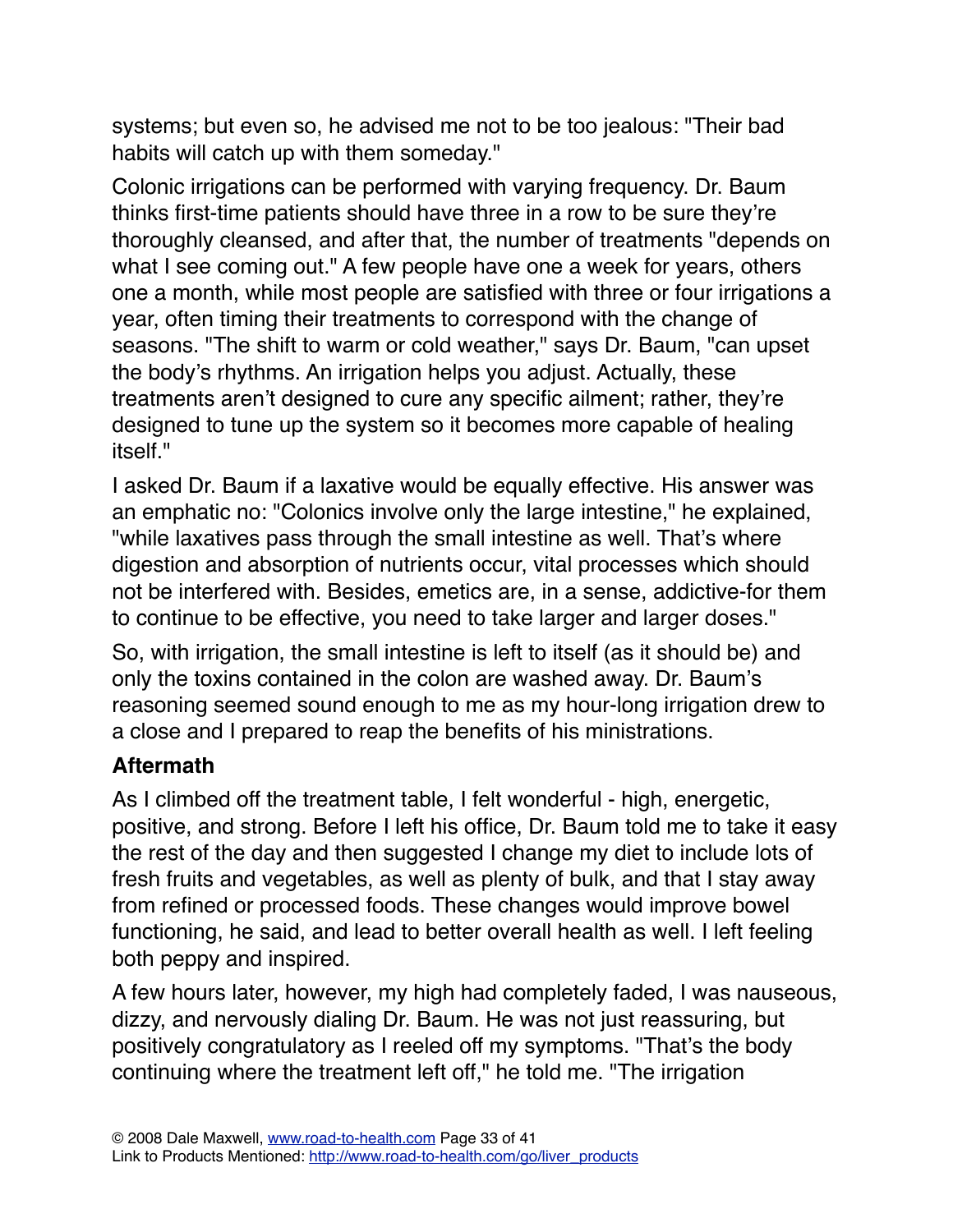obviously stirred up a lot of poison. Eat something mild at regular intervals, rest, and come back in a few days for another treatment."

I did just that and continued the treatments once a month for nearly a year, sometimes adding an extra one when life was particularly stressful. I also followed Dr. Baum's advice about diet and within a few months noticed that I no longer had to discipline myself to eat properly. My craving for sugar had disappeared - I genuinely preferred an apple or helping of low-fat yogurt to a rich sweet. I also found myself developing a queasy aversion to coffee, cigarettes, and foods with preservatives - my body had learned to be naturally repelled by toxic substances.

After a year of colonics, my appearance and energy levels were both radically improved. No more draggy mornings or late-afternoon slumps. The bags under my eyes have disappeared entirely, and the sallow, yellowish tone that had spoiled my skin has been replaced by a healthy glow. I seem to think more clearly now, and I need less sleep. In a word, both my body and mind feel marvelously clean.

I couldn't be more enthusiastic about colonics, and, as it happens, I'm in pretty distinguished company. I understand that John Lennon, John Carradine, Mae West, and Dick Gregory are all regulars. Want to join this select company? You should know that colonic irrigations cost about thirty dollars, and though some M.D.'s do give these treatments, you're likelier to get help from a chiropractor or physical therapist.

To find out more about colonics, write Dr. Baum at his office, 130 West Forty-second Street, New York, New York, 10036; or pick up a copy of the book Colonic Therapy by Dr. Norman W. Walker, available in most health food stores.

You may also contact the International Association For Colon Therapy at 10911 West Ave. San Antonio, TX 78213. Phone (210) 366-2888.

We recommend you consider a home unit so you have complete control, see the [resources section for options.](#page-40-0)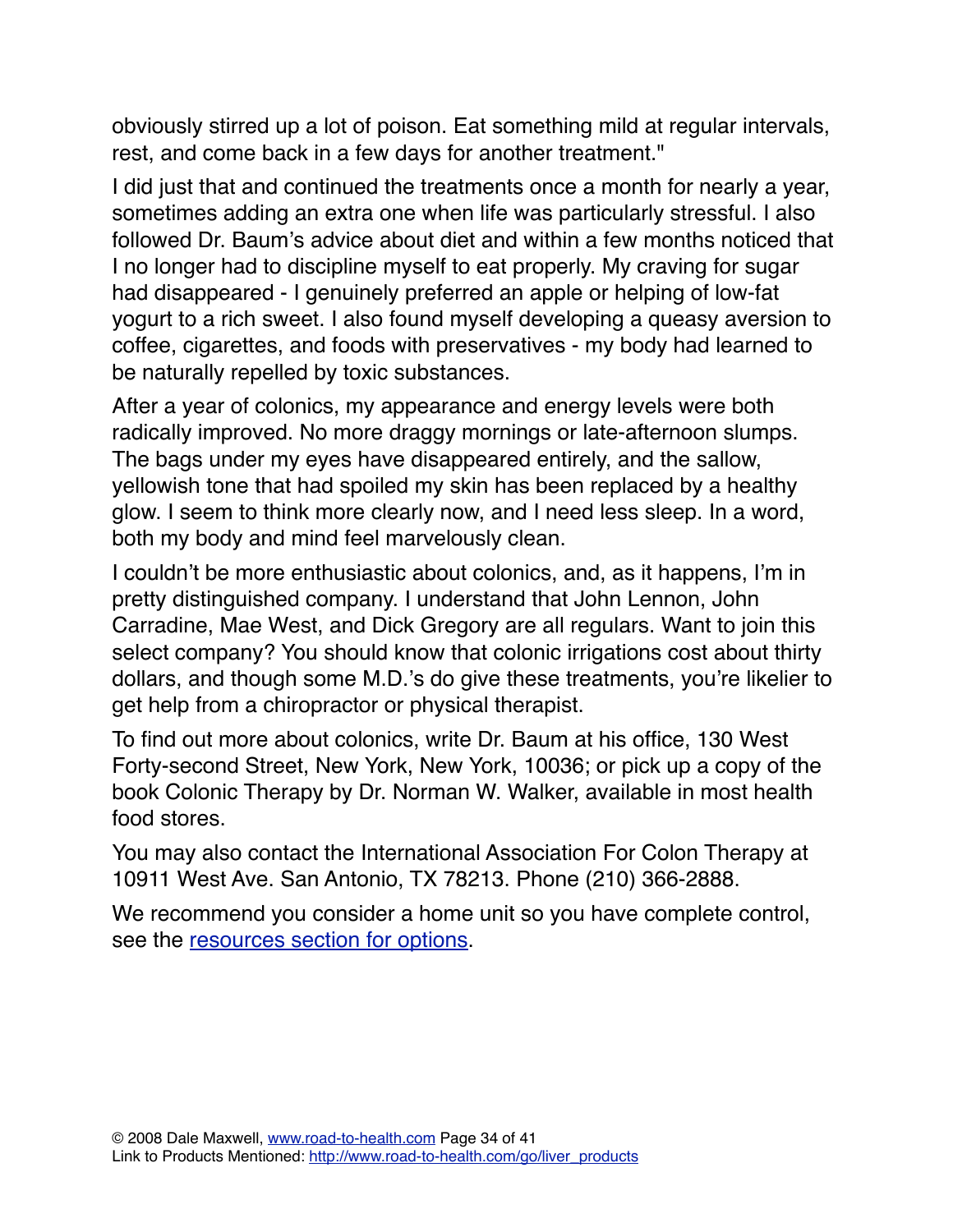# <span id="page-34-0"></span>**Fatty Liver**

Your Doctor may conclude you have a "Fatty Liver." Here is the research I found in investigating this condition (my conclusion is you need to do a series of liver cleanses if you are told you have a fatty liver).

Fatty liver (also known as steatorrhoeic hepatosis or steatosis hepatitis) is a reversible condition where large vacuoles of triglyceride fat accumulate in liver cells via the process of steatosis. Despite having multiple causes, fatty liver disease (FLD) can be considered a single disease that occurs worldwide in those with excessive alcohol intake and those who are obese (with or without effects of insulin resistance). The condition is also associated with other diseases that influence fat metabolism[1]. Morphologically it is difficult to distinguish alcoholic FLD from non-alcoholic FLD and both show micro-vesicular and macrovesicular fatty changes at different stages.

# <span id="page-34-1"></span>**Causes**

Fatty liver is commonly associated with alcohol or metabolic syndrome (diabetes, hypertension and dyslipidemia) but can also be due to any one of many causes:

#### <span id="page-34-2"></span>**Metabolic**

Abetalipoproteinemia, glycogen storage diseases, Weber-Christian disease, Wolman disease, acute fatty liver of pregnancy, lipodystrophy

#### <span id="page-34-3"></span>**Nutritional**

Malnutrition, total parenteral nutrition, severe weight loss, refeeding syndrome, jejuno-ileal bypass, gastric bypass, jejunal diverticulosis with bacterial overgrowth

#### <span id="page-34-4"></span>**Drugs and toxins**

Amiodarone, methotrexate, diltiazem, highly active antiretroviral therapy, glucocorticoids, tamoxifen, environmental hepatotoxins (e.g. phosphorus, toxic mushroom)

#### <span id="page-34-5"></span>**Other**

Inflammatory bowel disease, HIV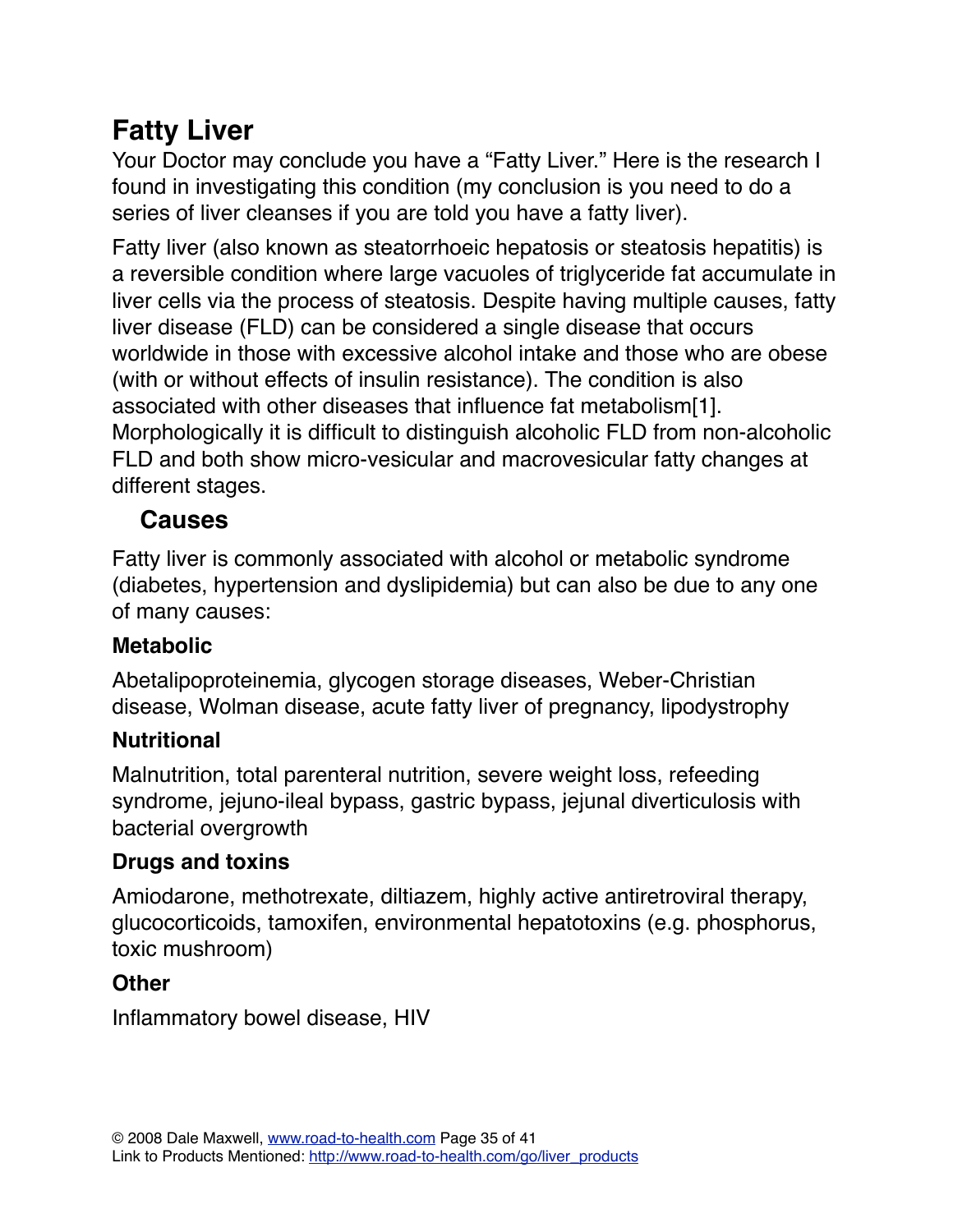# <span id="page-35-0"></span>**Pathology**

Fatty change represents the intra-cytoplasmic accumulation of triglyceride (neutral fats). At the beginning, the hepatocytes present small fat vacuoles (liposomes) around the nucleus - microvesicular fatty change. In this stage



liver cells are filled with multiple fat droplets that do not displace centrally located nucleus. In the late stages, the size of the vacuoles increases pushing the nucleus to the periphery of the cell giving characteristic signet ring appearance - macrovesicular fatty change. These vesicles are well delineated and optically "empty" because fats dissolve during tissue processing. Large vacuoles may coalesce, producing fatty cysts - which are irreversible lesions. [1]. Macrovesicular steatosis is the most common form and is typically associated with alcohol,

diabetes, obesity and corticosteroids. Acute fatty liver of pregnancy and Reye's syndrome are examples of severe liver disease caused by microvesicular fatty change[4]. The diagnosis of steatosis is made when fat in the liver exceeds 5–10% by weight.

#### <span id="page-35-1"></span>**Mechanism leading to hepatic steatosis:**

Defects in fat metabolism are responsible for pathogenesis of FLD which may be due to imbalance in energy consumption and its combustion resulting in lipid storage or can be a consequence of peripheral resistance to insulin, whereby the transport of fatty acids from adipose tissue to the liver is increased. Impairment or inhibition of receptor molecules (PPAR-α, PPAR-γ and SREBP1) that control the enzymes responsible for the oxidation and synthesis of fatty acids appears to contribute towards fat accumulation. In addition alcoholism is known to damage mitochondria and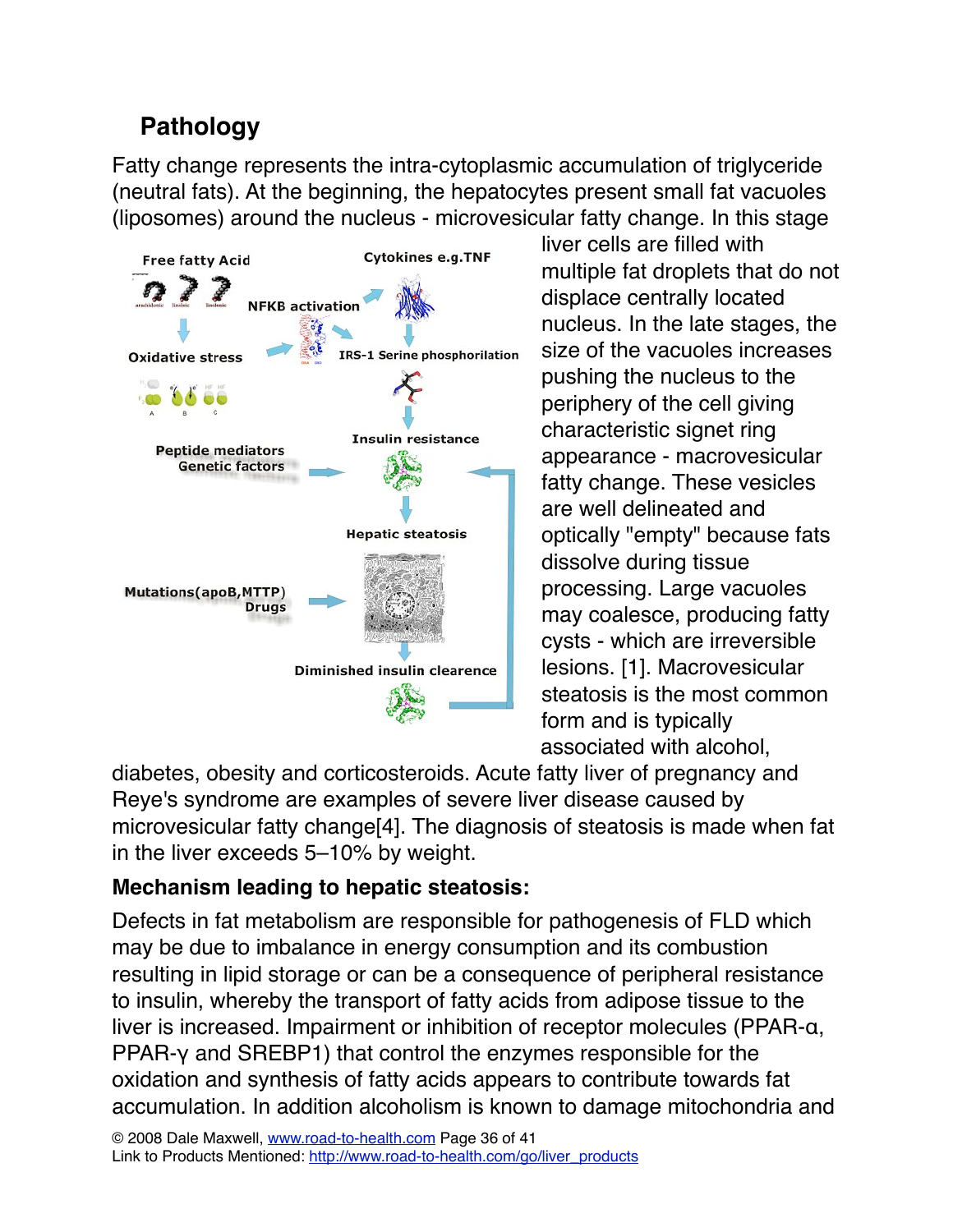other cellular structure further impairing cellular energy mechanism. On the other hand non-alcoholic FLD may begin as excess of unmetabolised energy in liver cells. Hepatic steatosis is considered reversible and to some extent nonprogressive if there is cessation or removal of underlying cause.

Severe fatty liver is accompanied by inflammation, a situation that is referred to as steatohepatitis. Progression to alcoholic steatohepatitis (ASH) or non-alcoholic steatohepatitis (NASH) depend on persistence or severity of inciting cause. Pathological lesions in both conditions are similar. However, the extent of inflammatory response varies widely and does not always correlate with degree of fat accumulation. Steatosis (retention of lipid) and onset of steatohepatitis may represent successive stages in FLD progression[8].

Liver with extensive inflammation and high degree of steatosis often progresses to more severe forms of the disease[9]. Hepatocyte ballooning and hepatocyte necrosis of varying degree are often present at this stage. Liver cell death and inflammatory responses lead to the activation of stellate cells which play a pivotal role in hepatic fibrosis. The extent of fibrosis varies widely. Perisinusoidal fibrosis is most common, especially in adults, and predominates in zone 3 around the terminal hepatic veins[10].

The progression to cirrhosis may be influenced by the amount of fat and degree of steatohepatitis and by a variety of other sensitizing factors. In alcoholic FLD the transition to cirrhosis related to continued alcohol consumption is well documented but the process involved in non-alcoholic FLD is less clear.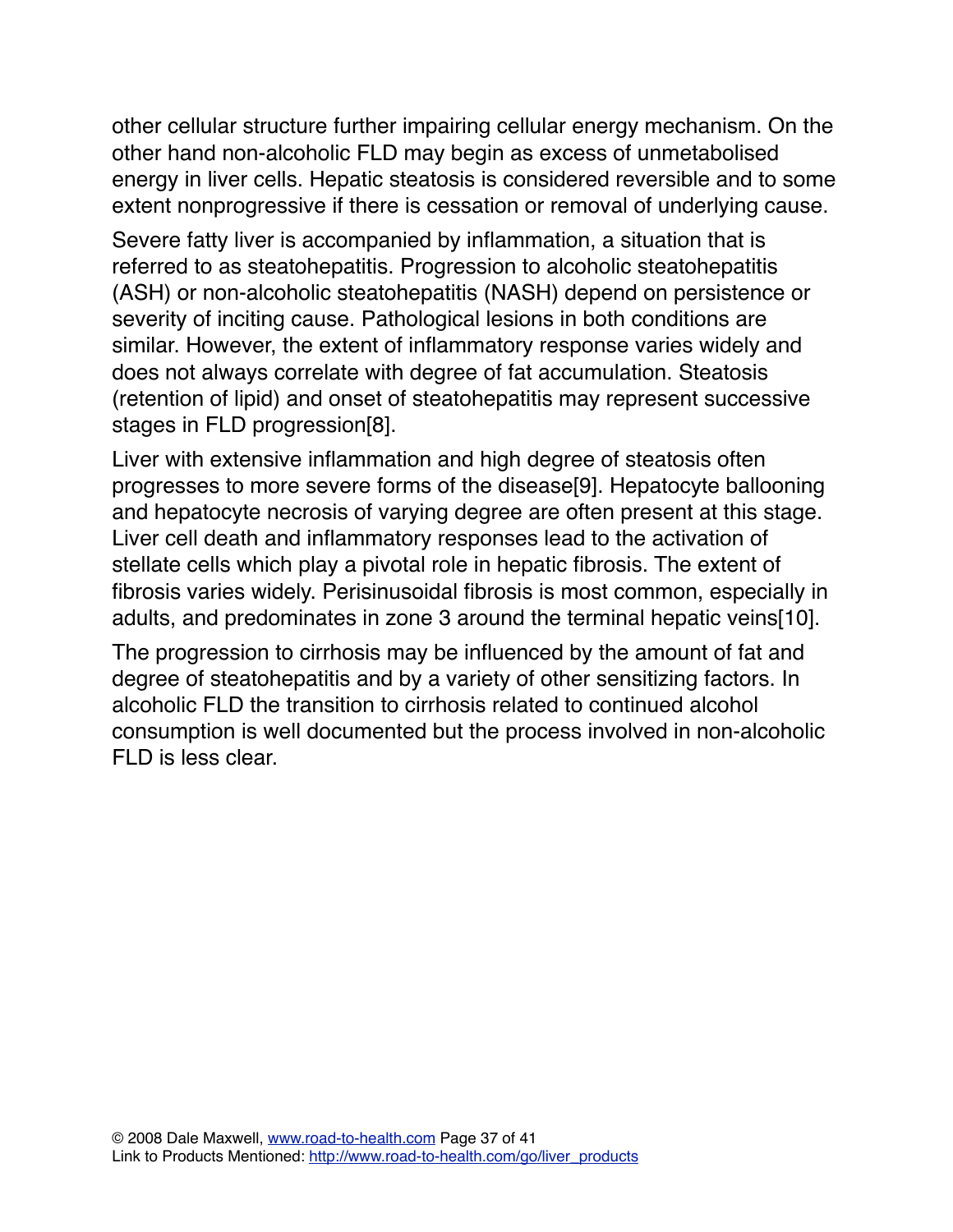# <span id="page-37-0"></span>**Diagnosis**





‡ Criteria for non-alcoholic fatty liver disease:

Consumption of ethanol less than 20g/day for woman and 30g/day for man[11]

Most individuals are asymptomatic and are usually diagnosed incidentally because of abnormal liver function tests or hepatomegaly noted in unrelated medical condition. Elevated liver biochemistry is found in 50% of patients with simple steatosis[12]. The serum ALT level usually is greater than the AST level in non-alcoholic variant and the opposite in alcoholic FLD.

Imaging studies are often obtained during evaluation process.

Ultrasonography reveals a "bright" liver with increased echogenicity. A fatty liver has lower density than spleen on CT scan and fat appears bright in T1 weighted MRI. No radiological modality is however able to distinguish

consumption of ethanol less than 20g/day/or woman and 30g/day/or mar<sup>111]</sup>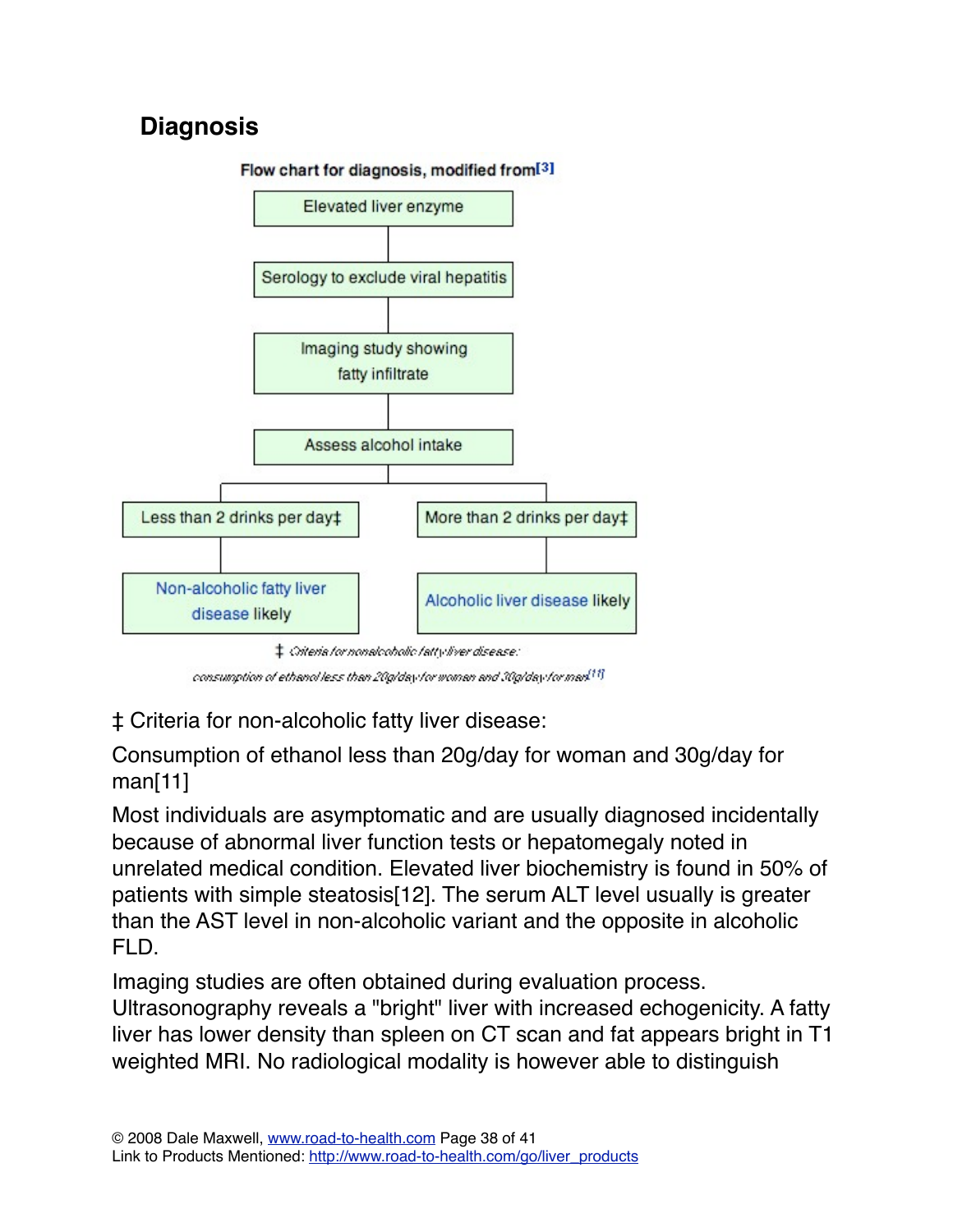simple steatosis from advanced NASH. Histological diagnosis by liver biopsy is sought when assessment of severity is indicated.

# <span id="page-38-0"></span>**Treatment and Prevention**

The treatment of fatty liver depends on what is causing it, and generally, treating the underlying cause will reverse the process of steatosis if implemented at early stage.

# <span id="page-38-1"></span>**Complication**

Up to 10% of cirrhotic alcoholic FLD will develop hepatocellular carcinoma. Overall incidence of liver cancer in non-alcoholic FLD has not yet been quantified, but the association is well established[13].

# <span id="page-38-2"></span>**Epidemiology**

The prevalence of FLD in the general population ranges from 10% to 24% in various countries[2]. However, the condition is observed in up to 75% of obese people, 35% of whom will progress to non-alcoholic FLD[14], despite no evidence of excessive alcohol consumption. FLD is the most common cause of abnormal liver function test in the US[2]. African-Americans and Mexican-Americans have higher frequencies of unexplained serum aminotransferase elevations than those reported in US whites, but prevalence of FLD among different racial groups is not known.

#### <span id="page-38-3"></span>**References**

1. a b c Reddy JK, Rao MS (2006). "Lipid metabolism and liver inflammation. II. Fatty liver disease and fatty acid oxidation". Am. J. Physiol. Gastrointest. Liver Physiol. 290 (5): G852-8. doi:10.1152/ajpgi.00521.2005. PMID 16603729.

2. a b c Angulo P (2002). "Nonalcoholic fatty liver disease". N. Engl. J. Med. 346 (16): 1221-31. doi:10.1056/NEJMra011775. PMID 11961152.

3. a b Bayard M, Holt J, Boroughs E (2006). "Nonalcoholic fatty liver disease". American family physician 73 (11): 1961-8. PMID 16770927.

4. Goldman, Lee (2003). Cecil Textbook of Medicine -- 2-Volume Set, Text with Continually Updated Online Reference. Philadelphia: W.B. Saunders Company. ISBN 0721645631.

5. Adams LA, Lymp JF, St Sauver J, Sanderson SO, Lindor KD, Feldstein A, Angulo P (2005). "The natural history of nonalcoholic fatty liver disease: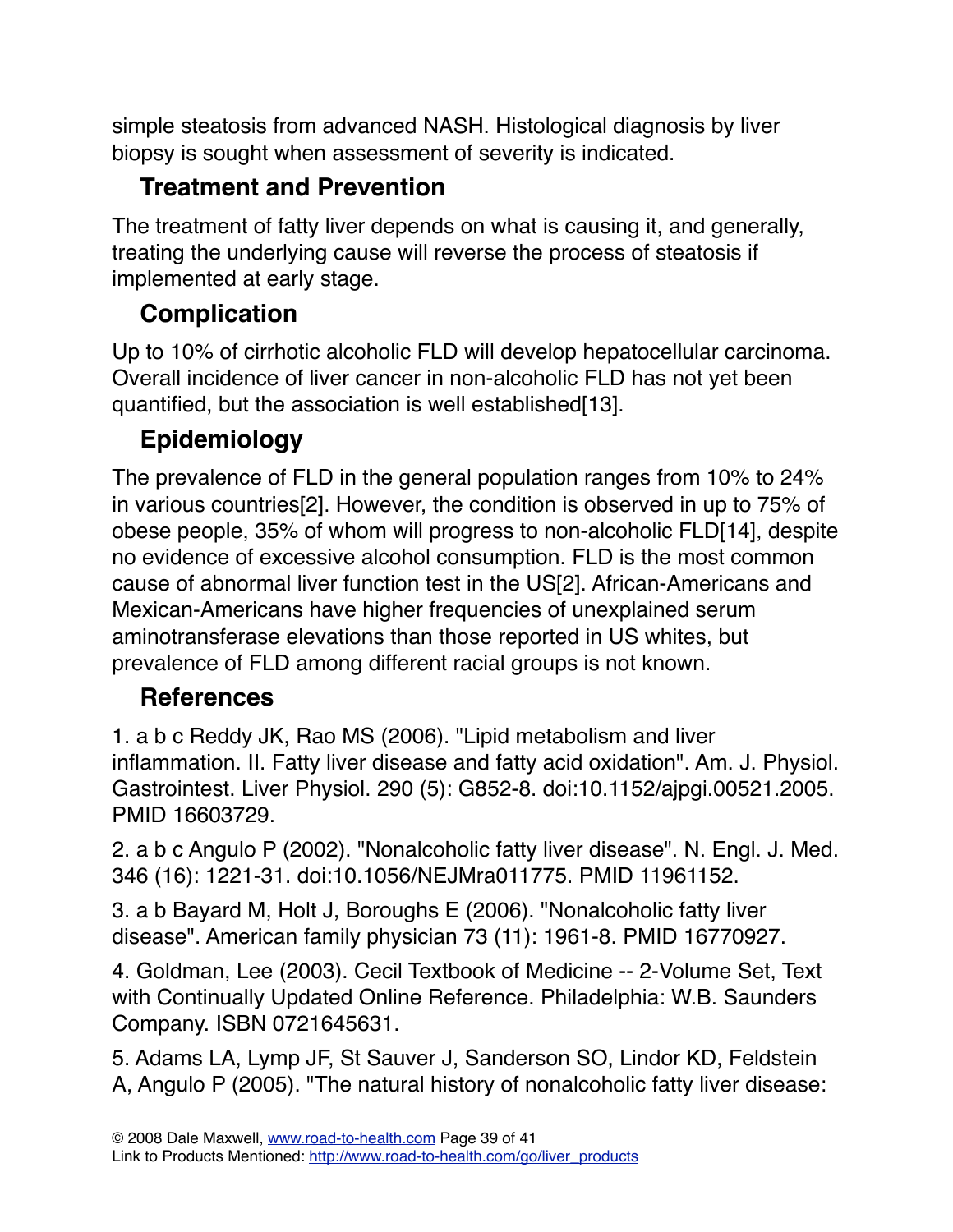a population-based cohort study". Gastroenterology 129 (1): 113-21. doi: 10.1053/j.gastro.2005.04.014. PMID 16012941.

6. Crabb DW, Galli A, Fischer M, You M (2004). "Molecular mechanisms of alcoholic fatty liver: role of peroxisome proliferator-activated receptor alpha". Alcohol 34 (1): 35-8. doi:10.1016/j.alcohol.2004.07.005. PMID 15670663.

7. Medina J, Fernández-Salazar LI, García-Buey L, Moreno-Otero R (2004). "Approach to the pathogenesis and treatment of nonalcoholic steatohepatitis". Diabetes Care 27 (8): 2057-66. doi:10.2337/diacare. 27.8.2057. PMID 15277442.

8. Day CP, James OF (1998). "Steatohepatitis: a tale of two "hits"?". Gastroenterology 114 (4): 842-5. doi:10.1016/S0016-5085(98)70599-2 . PMID 9547102.

9. Gramlich T, Kleiner DE, McCullough AJ, Matteoni CA, Boparai N, Younossi ZM (2004). "Pathologic features associated with fibrosis in nonalcoholic fatty liver disease". Hum. Pathol. 35 (2): 196-9. doi:10.1016/ j.humpath.2003.09.018. PMID 14991537.

10. Zafrani ES (2004). "Non-alcoholic fatty liver disease: an emerging pathological spectrum". Virchows Arch. 444 (1): 3-12. doi:10.1007/ s00428-003-0943-7. PMID 14685853.

11. Adams LA, Angulo P, Lindor KD (2005). "Nonalcoholic fatty liver  $disease$ ". CMAJ : Canadian Medical Association journal = journal de l'Association medicale canadienne 172 (7): 899-905. doi:10.1503/cmaj. 045232. PMID 15795412.

12. Sleisenger, Marvin (2006). Sleisenger and Fordtran's Gastrointestinal and Liver Disease. Philadelphia: W.B. Saunders Company. ISBN 1416002456.

13. Qian Y, Fan JG (2005). "Obesity, fatty liver and liver cancer". HBPD INT 4 (2): 173-7. PMID 15908310.

14. Hamaguchi M, Kojima T, Takeda N, Nakagawa T, Taniguchi H, Fujii K, Omatsu T, Nakajima T, Sarui H, Shimazaki M, Kato T, Okuda J, Ida K (2005). "The metabolic syndrome as a predictor of nonalcoholic fatty liver disease". Ann. Intern. Med. 143 (10): 722-8. PMID 16287793.